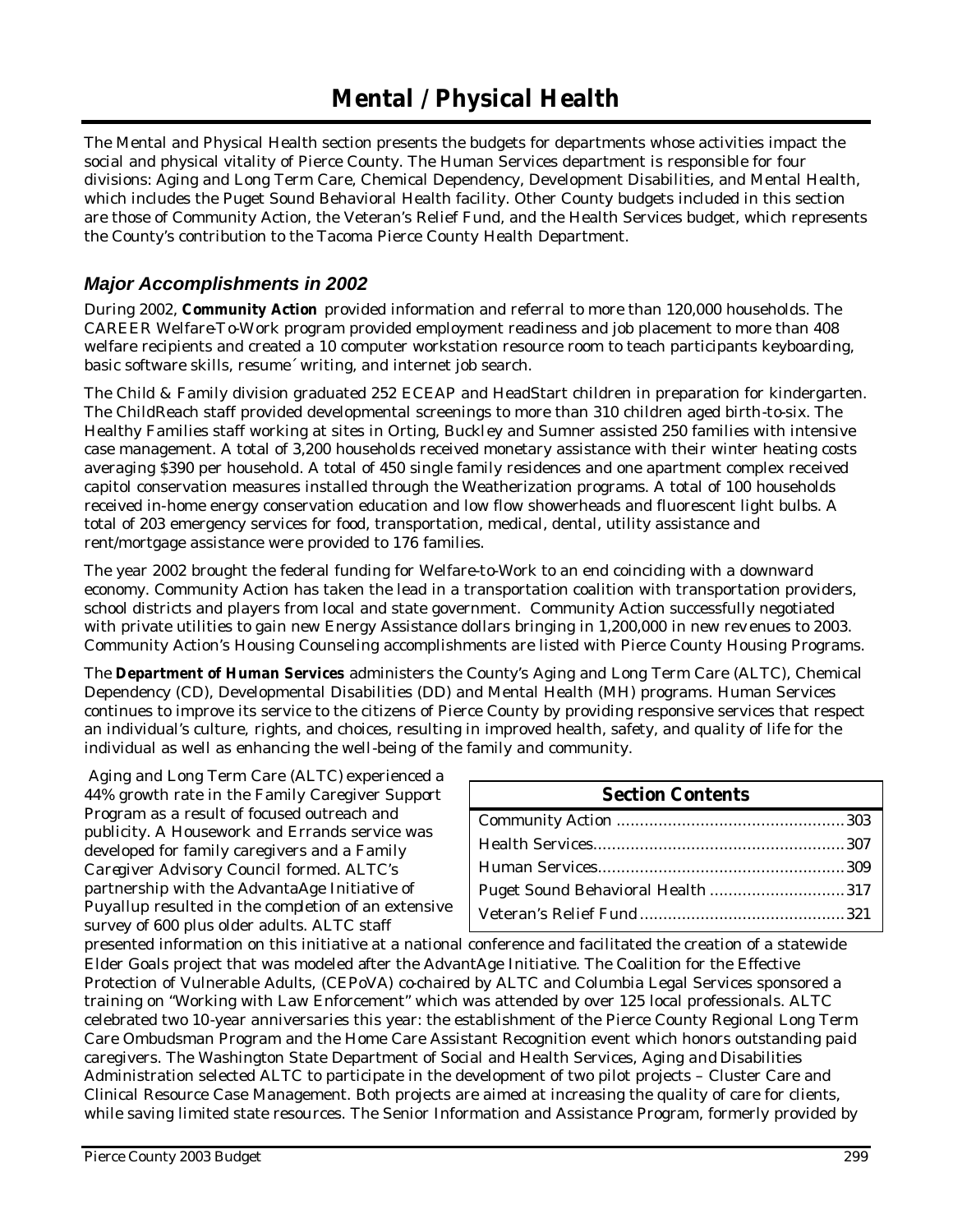the City of Tacoma's Human Rights and Human Services Department, will be directly provided by ALTC at the end of 2002.

Chemical Dependency (CD) Prevention services staff applied for and received more than \$9,500 in training grants from the state to conduct workshops on Parent Education, Mentoring, and Program Evaluation. During the past year 36,517 individuals received Human Services funded prevention services. High Intensity Drug Trafficking Area funding in the amount of \$40,000 was received to continue the Sheriff's Department Law Enforcement Education and Prevention program. The sixth annual Pierce County Prevention Team Youth Conference was the largest to date with 270 students and 50 school counselors attending; donations for pizza and door prizes were donated from the state and the DUI Victims Panel Board. Treatment service contracts included client outcomes for the first time. Outcomes that were measured were successful treatmen t completion, increased employment, increased enrollment in school for youth, reduced public assistance utilization, and decreased involvement with criminal justice, emergency rooms, and psychiatric facilities; nearly all agencies showed improvement in their target outcomes. In 2002 a total of 169 Supplemental Security Income (SSI) clients received an average of three months of CD treatment which, based on state study, amounted to an average monthly savings of \$540 per person in medical costs—a total of \$273,780—compared to those SSI recipients who did not receive CD treatment. An epidemiologist from the University of Washington began to gather and measure substance abuse related data from Pierce County to enable the CD Unit to better tailor its contracted prevention, treatment, and related services in the 2003-2005 biennium to meet identified community needs; nearly 30% of the 650 needs assessment surveys that were mailed to the public were completed and returned for analysis. The CD Unit continued to contract with providers that have effectively addressed the treatment and related needs of clients using methamphetamine through enhanced services. In addition, a CD staff member participated on the local Methamphetamine Action Team that sponsored and conducted a successful county wide conference on methamphetamine and formed different interest groups that continue to meet and work towards solving the methamphetamine problem in Pierce County. Another CD staff member worked with coalition groups to develop recommendations that were incorporated into the Pierce County Continuum of Care planning process for housing and related services for adults with co-occurring psychiatric and substance abuse disorders.

Developmental Disabilities (DD) staff members participated in the planning and funding of the first annual Self Determination Forum at Pacific Lutheran University which was attended by more than 180 people of which 70-80% were individuals with disabilities or family members. The DD Unit assumed responsibility for 9 Family Resources Coordinator positions to work directly with families who have a child between the ages 0-3 with a developmental delay; these positions had previously been provided through a subcontract. Peninsula School District entered into contract with the DD Unit making Pierce County the first "system administrator" in the state to contract directly with a school district for age 0-3 services. To meet the demand for service needs and client choice, the DD Unit added 32 new contracts or personal service agreements. The DD Unit moved to join other members of the Human Services Department at the 215 South 36th Street Campus. Staff members began work, in partnership with The Washington State Division of Developmental Disabilities, to implement State Supplemental Payments (SSP). During the 2002 Legislative Session, legislation was passed that required the Department of Social and Health Services to provide direct payments to individuals who had previously received services that were administered by Counties. Counties now have an increased role in providing information, education, and training in the implementation of this legislation.

Mental Health/Regional Support Network (RSN) sponsored and hosted its second annual Hope and Recovery/Extending Consumer Reach Conference in October that was attended by 230 professionals, consumers, educators and family members. A mental health (RSN) Speaker's Bureau was initiated in the summer and staff members spoke before local rotary and chamber of commerce groups, United Way, various emergency and social service entities, and special interest organizations. Quarterly Mental Health Manager's Reports and Hope and Recovery Newsletters were produced that highlighted various RSN-funded programs, communicated the news and events happening within the RSN, provided an annual overview of services provided throughout the RSN, featured mental health consumers in the community who are examples of the extending consumer reach initiative, and provided information on upcoming educational events and hope and recovery concepts. The RSN and provider network evaluated and redesigned the crisis system to streamline and consolidate involuntary commitment, crisis line, and crisis intervention services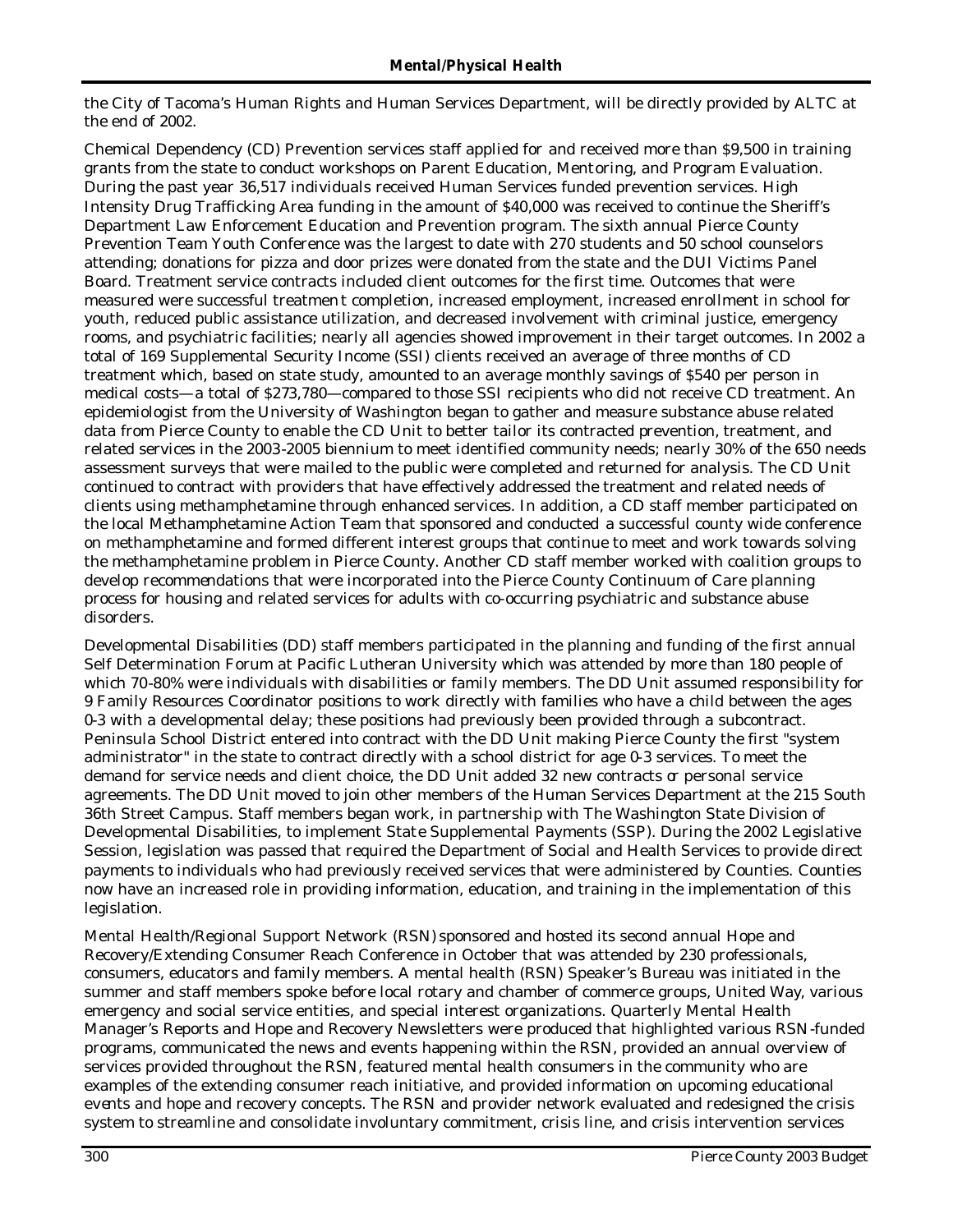#### *Mental/Physical Health*

into the Mobile Outreach Crisis Team for enhanced delivery of care with an emphasis on stabilizing individuals in crisis who are at risk of needing hospitalization. Providers and the RSN implemented the revised Mental Health Division (MHD) Consumer Information System (CIS) data dictionary to be in compliance with Health Insurance Portability and Accountability Act (HIPAA) requirements. Mental Health staff members participated with the state Mental Health Division in the development of Expanding Community Services (ECS) strategies to transition individuals into the community from Western State Hospital (WSH) who have significant barriers to being discharged; through the ECS process the state closed two 30-bed wards at WSH in 2002. In collaboration with one of its outpatient providers, the RSN was a successful applicant for ECS funds that will assist nine individuals from the Program for Assisted Living Skills (PALS) at WSH to transition to a community-based adult residential treatment facility and provide intensive community supports. Staff members participated in the development of a state-wide Coalition on Aging, Mental Health, and Substance Abuse to better address the complex needs of older adults across the state with co-occurring disorders of mental illness and substance abuse. Pierce County RSN culminated a three-year collaborative planning effort with school districts and law enforcement that resulted in the Puget Sound Educational Service District being awarded a Safe Schools/Healthy Student grant that will provide increased prevention and intervention services in thirteen school districts within Pierce County. The goal of this partnership is to provide all children with a safe, drug-free school environment that promotes learning and healthy development and is supported by a sustainable integrated network of law enforcement, mental health, drug and alcohol, social services, parents and school personnel. Responsibility for authorizing all requests for voluntary hospital admissions 24 hours a day, 7 days a week, was assumed by RSN Care Managers who determine if an individual meets medical necessity criteria for inpatient care and/or possible diversion to a less restrictive environment. Puget Sound Behavioral Health (PSBH) achieved Centers for Medicare and Medicaid Services certification for the 5th floor in January and certification of the 3rd floor West, the Partial Hospitalization Program, and Outpatient Radiology in October. As a newly licensed facility the Office of Inspector General reviewed PSBH for Civil Rights compliance and granted clearance for federal program participation. The state Department of Health conducted its annual state licensing survey and issued PSBH a psychiatric hospital license in July. PSBH established the Learning Center, created treatment teams, redesigned the admission process to use Crisis Triage Center as single point of entry, instituted in-house training and a training schedule, made improvements to the physical plant to enhance safety, and achieved more stabilization of personnel through hiring of permanent staff that reduced the reliance on agency staff. Staff members participated in the dedication at the County City Building of a memorial plaque to Norm Fournier who was shot to death in 1987 in the performance of his duties as a county designated mental health professional.

The **Pierce County Veterans' Bureau** continues to provide assistance to many of the needy veterans and their family members in Pierce County. In 2002, over 1600 vouchers were issued for essentials such as food, rent and utilities. While most of the vouchers are issued to veterans living in the more populated areas such as Tacoma, Puyallup and Lakewood, assistance was provided to veterans residing in virtually every part of Pierce County.

In 2002, Pacific Northwest Stand-Down once again held two Homeless Stand-Down Events, one in March and the other in September. As one of the lead agencies, the Veterans' Bureau helped to bring in over 30 service organizations providing multiple services to over 470 veterans and families.

The Veterans' Bureau continues to be an active part of the County Veterans Coalition (CVC), a group made up primarily of Veterans Assistance Fund administrators from counties throughout Washington State. The CVC played an active part in a revision of the RCW which allowed the expansion of the Veterans Assistance Fund to provide services to peace-time veterans. Part of the planning committee for the 2002 CVC Conference, Pierce County has been asked to be the lead agency for the 2003 Conference being held next October.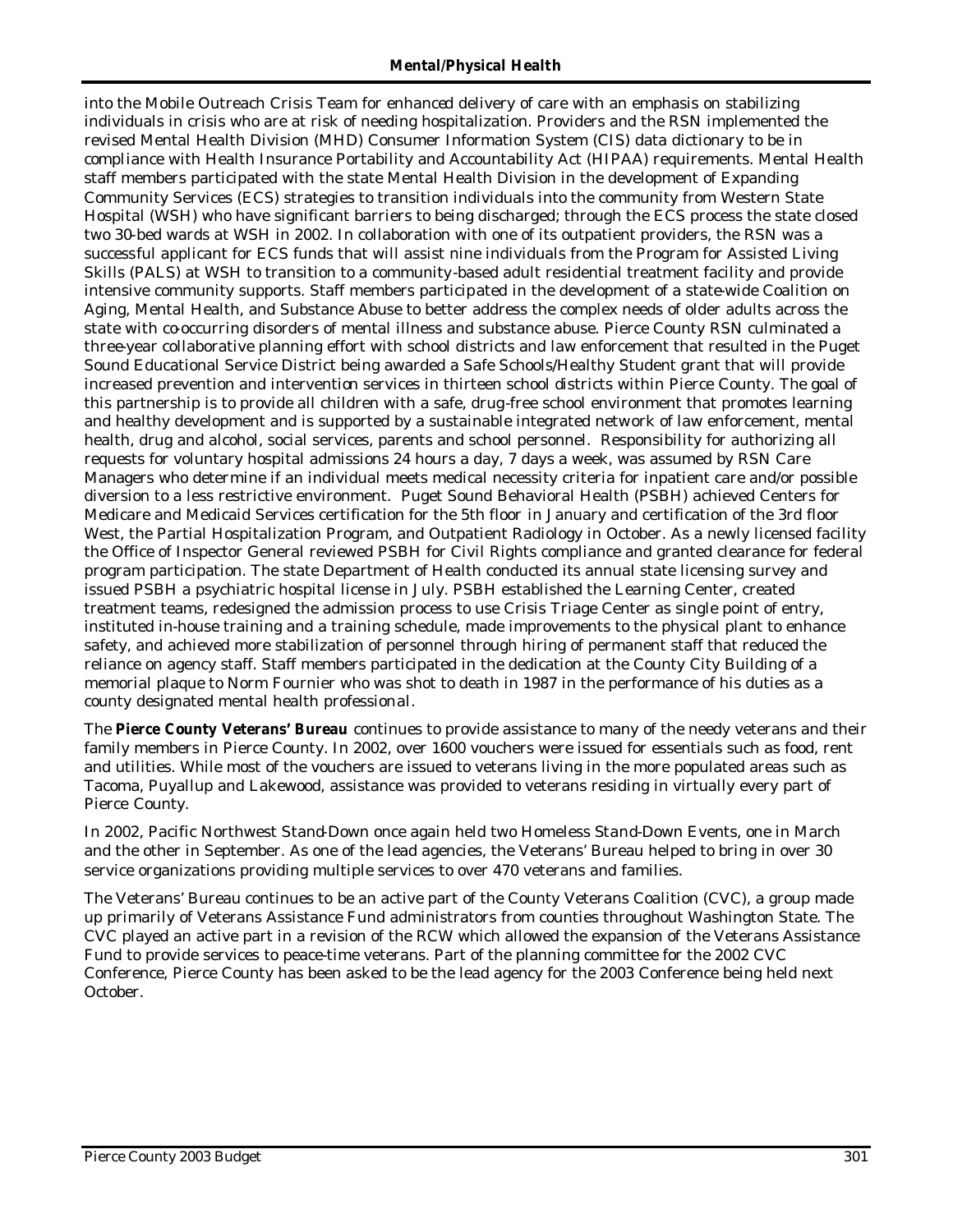### *Mental/Physical Health*

| <b>DEPARTMENT BUDGETS</b>           |   |                       |     |                       |   |                           |                          |  |  |  |
|-------------------------------------|---|-----------------------|-----|-----------------------|---|---------------------------|--------------------------|--|--|--|
| <b>Department Name</b>              |   | 2002<br><b>Budget</b> |     | 2003<br><b>Budget</b> |   | <b>Absolute</b><br>Change | <b>Percent</b><br>Change |  |  |  |
| <b>Community Action</b>             | S | 5,736,379             | \$. | 5,353,650             | S | (382, 729)                | $(6.7)$ %                |  |  |  |
| <b>Health Services</b>              |   | 3,080,340             |     | 3,080,340             |   |                           |                          |  |  |  |
| <b>Human Services</b>               |   | 83,283,971            |     | 81,801,630            |   | (1,482,341)               | (1.8)                    |  |  |  |
| Puget Sound Behavioral Health       |   | 19,949,680            |     | 15,660,970            |   | (4,288,710)               | (21.5)                   |  |  |  |
| Veteran's Relief Fund               |   | 491,620               |     | 499,650               |   | 8,030                     | 1.6                      |  |  |  |
| <b>Total Mental/Physical Health</b> |   | \$112,541,990         |     | \$106,396,240         |   | \$ (6, 145, 750)          | (5.5) %                  |  |  |  |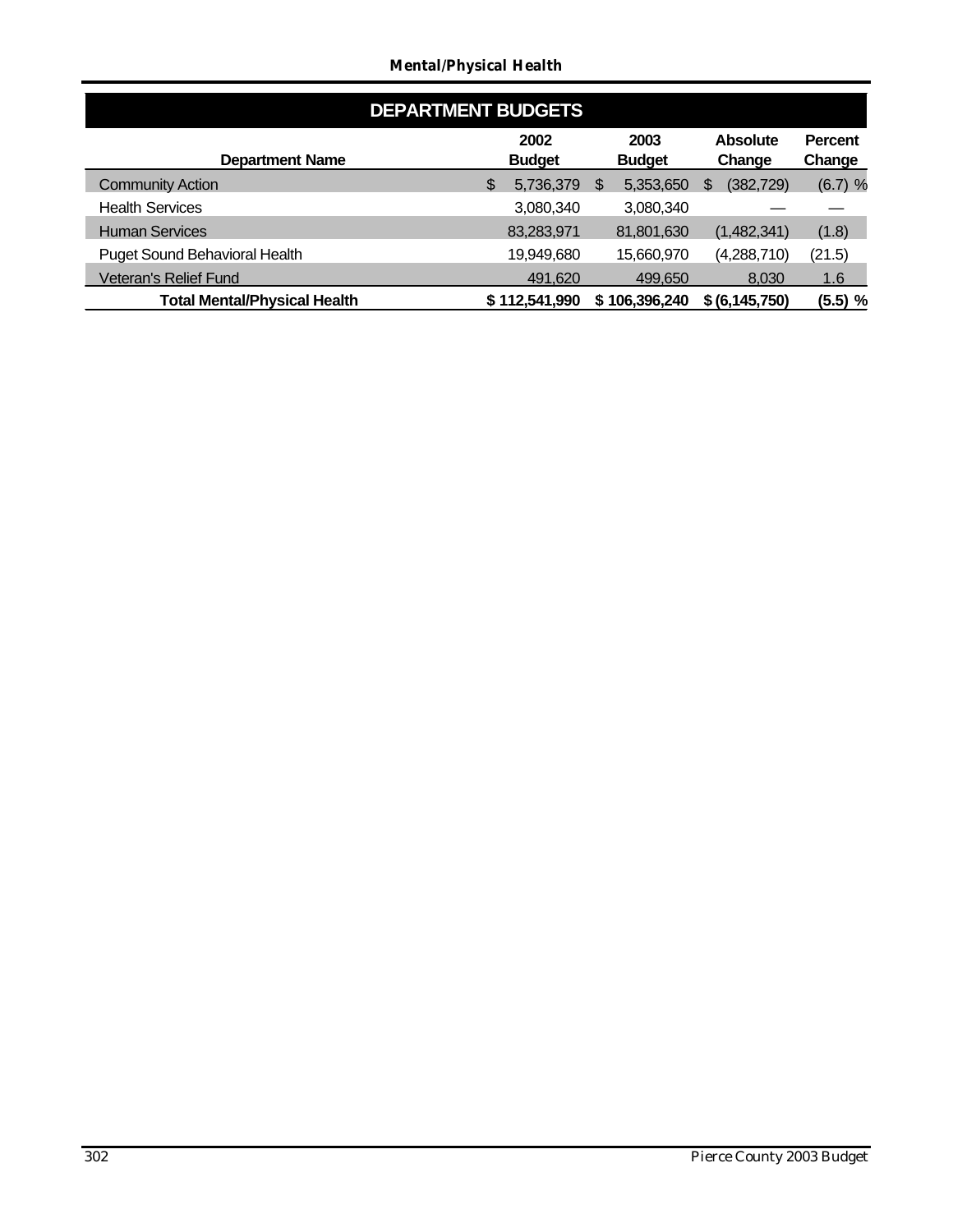# **Community Action**

*Special Revenue Fund*

**The mission of the Pierce County Community Action Program is to create opportunities for economically disadvantaged families and to reduce the impact of poverty through a variety of social service and community programs.** 

| <b>Departmental</b><br><b>Summary:</b> | The Department of Community Services manages Community Action programs,<br>which are funded predominantly by federal and state grants to provide or support<br>services to low-income residents of Pierce County. Services fall generally into three<br>categories: Survival Services which support efforts to stabilize families by meeting<br>basic needs (food, clothing, medical, etc.); Self-Sufficiency Services which support<br>efforts to move low-income persons toward permanent self-sufficiency; and Early<br>Intervention Services which provide positive intervention at an early stage. |
|----------------------------------------|---------------------------------------------------------------------------------------------------------------------------------------------------------------------------------------------------------------------------------------------------------------------------------------------------------------------------------------------------------------------------------------------------------------------------------------------------------------------------------------------------------------------------------------------------------------------------------------------------------|
|                                        | Services include the Early Childhood Education and Assistance and Head Start<br>Programs; Landlord-Tenant and Mortgage Counseling; Energy Assistance; child<br>screening for development delay, job readiness and job retention programs. Funding<br>levels for these and other programs may differ sharply from year to year, depending<br>upon the grant selection process, grant funding formula distributions, and other<br>factors outside of Pierce County control. Community Action programs emphasizes<br>community participation and partnerships.                                             |
| <b>Budget</b><br><b>Highlights:</b>    | The 2003 budget for Community Action reflects an overall decrease of 6.7% from<br>2002. This reduction is due primarily to fluctuations in grant allocations, grant<br>spending limits, the timing of grant renewals, and anticipated reductions from HUD<br>and Welfare to Work Grants.                                                                                                                                                                                                                                                                                                                |
|                                        | It should be noted that budget estimates are based upon anticipated funding levels,<br>which change as Federal and State dollars are reallocated. Discretionary and private<br>funding is pursued aggressively, although competition for these dollars is increasing.<br>Overall, monies available for administrative costs continue to diminish.                                                                                                                                                                                                                                                       |

## **Performance Measures**

1) Provide heating assistance to 3,000 low-income county households decreasing heating resource usage by 15%. (Goal D)

| <b>FUNDING SOURCES</b>         |                       |                                |                       |                       |                           |                          |  |  |  |
|--------------------------------|-----------------------|--------------------------------|-----------------------|-----------------------|---------------------------|--------------------------|--|--|--|
|                                | 2000<br><b>Actual</b> | 2001<br><b>Actual</b>          | 2002<br><b>Budget</b> | 2003<br><b>Budget</b> | <b>Absolute</b><br>Change | <b>Percent</b><br>Change |  |  |  |
| Est Use Of Begin Fund Balance  | \$<br>ਢ               | \$<br>$\overline{\phantom{0}}$ | 211,730<br>\$         | 174,190               | (37, 540)<br>S            | (17.7) %                 |  |  |  |
| Intergovernmental Revenue      | 5,185,333             | 5,650,501                      | 5,289,579             | 5,119,850             | (169,729)                 | (3.2)                    |  |  |  |
| Miscellaneous Revenue          | 135,232               | 167,512                        | 185,070               | 9.610                 | (175, 460)                | (94.8)                   |  |  |  |
| <b>Other Financing Sources</b> | 50,000                | 60.687                         | 50,000                | 50,000                |                           |                          |  |  |  |
| Total                          | 5.370.565             | 5.878.700<br>S.                | 5.736.379             | 5,353,650             | (382,729)                 | %<br>(6.7)               |  |  |  |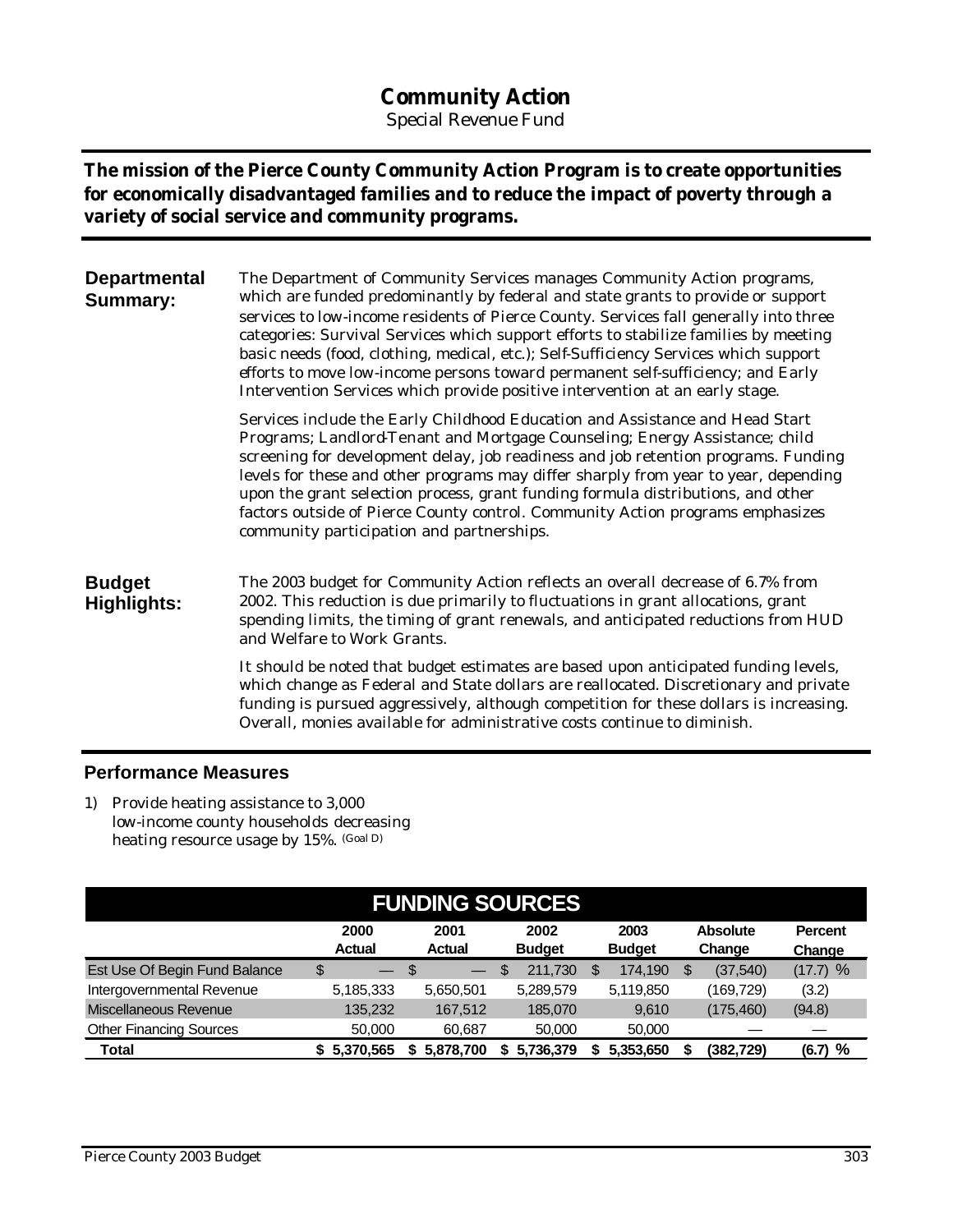### *Community Action*

| <b>PROGRAM EXPENDITURES</b>        |            |            |               |               |                 |                |  |  |  |  |
|------------------------------------|------------|------------|---------------|---------------|-----------------|----------------|--|--|--|--|
|                                    | 2002       | 2003       | 2002          | 2003          | <b>Absolute</b> | <b>Percent</b> |  |  |  |  |
|                                    | <b>FTE</b> | <b>FTE</b> | <b>Budget</b> | <b>Budget</b> | Change          | Change         |  |  |  |  |
| <b>Child &amp; Family Services</b> | 30.54      | 32.15      | \$1,721,883   | .691,390      | (30, 493)<br>S  | (1.8) %        |  |  |  |  |
| <b>Housing Services</b>            | 4.04       | 3.59       | 268.393       | 215,830       | (52, 563)       | (19.6)         |  |  |  |  |
| <b>Energy Services</b>             | 5.55       | 4.73       | 1,624,728     | 1,980,260     | 355,532         | 21.9           |  |  |  |  |
| <b>Weatherization Services</b>     | 5.54       | 5.87       | 1,319,702     | 1,033,670     | (286,032)       | (21.7)         |  |  |  |  |
| <b>Employment &amp; Training</b>   | 6.54       | 5.87       | 801,673       | 432,500       | (369,173)       | (46.1)         |  |  |  |  |
| Total                              | 52.21      | 52.21      | 5,736,379     | 5,353,650     | (382,729)       | (6.7) %        |  |  |  |  |

|                                  | <b>STAFFING SUMMARY</b> |                    |                    |                    |                    |                    |  |  |  |  |  |
|----------------------------------|-------------------------|--------------------|--------------------|--------------------|--------------------|--------------------|--|--|--|--|--|
|                                  | 1998<br><b>FTE</b>      | 1999<br><b>FTE</b> | 2000<br><b>FTE</b> | 2001<br><b>FTE</b> | 2002<br><b>FTE</b> | 2003<br><b>FTE</b> |  |  |  |  |  |
| Dir - Community Services         | 0.50                    | 0.50               | 0.50               | 0.50               | 0.50               | 0.50               |  |  |  |  |  |
| Admin Program Mgr                | 1.00                    | 1.00               | 1.00               | 1.00               | 1.00               | 1.00               |  |  |  |  |  |
| <b>Community Action Coord</b>    | 3.00                    | 3.00               | 3.00               | 3.00               | 3.00               | 3.00               |  |  |  |  |  |
| <b>Community Svcs Res Devlpr</b> |                         |                    |                    |                    | 0.50               | 0.50               |  |  |  |  |  |
| <b>Grant Accountant</b>          | 1.00                    | 1.00               | 1.00               | 1.00               | 1.00               | 1.00               |  |  |  |  |  |
| <b>Energy Resource Spec</b>      | 1.00                    | 1.00               | 1.00               | 1.00               | 1.00               | 1.00               |  |  |  |  |  |
| <b>Weatherization Technician</b> | 3.00                    | 3.00               | 3.00               | 3.00               | 3.00               | 3.00               |  |  |  |  |  |
| <b>Office Assistant</b>          | 4.00                    | 3.00               | 3.00               | 3.00               | 2.00               | 2.00               |  |  |  |  |  |
| <b>Grant Accounting Asst</b>     | 1.00                    | 1.00               | 1.00               | 1.00               | 1.00               | 1.00               |  |  |  |  |  |
| <b>Community Svcs Emply Spec</b> | 2.21                    | 2.00               | 3.00               | 3.00               | 2.00               | 2.00               |  |  |  |  |  |
| <b>Family Resource Spec</b>      | 5.72                    | 5.76               | 5.76               | 5.88               | 7.00               | 7.00               |  |  |  |  |  |
| <b>Family Educator</b>           | 12.24                   | 19.94              | 21.94              | 22.21              | 20.31              | 20.31              |  |  |  |  |  |
| <b>Clerical Aide</b>             |                         |                    | 1.70               | 1.72               | 2.00               | 2.00               |  |  |  |  |  |
| Program Aide                     |                         |                    |                    |                    | 7.65               | 7.65               |  |  |  |  |  |
| <b>Executive Secretary</b>       | 0.25                    | 0.25               | 0.25               | 0.25               | 0.25               | 0.25               |  |  |  |  |  |
| Dir of Comm/Human Scvs           | 0.25                    | 0.25               | 0.25               | 0.25               |                    |                    |  |  |  |  |  |
| <b>Community Action Prog Aid</b> | 12.71                   | 12.61              | 11.91              | 11.75              |                    |                    |  |  |  |  |  |
| Admin Assistant                  |                         | 1.00               | 1.00               | 1.00               |                    |                    |  |  |  |  |  |
| <b>Total</b>                     | 47.88                   | 55.31              | 59.31              | 59.56              | 52.21              | 52.21              |  |  |  |  |  |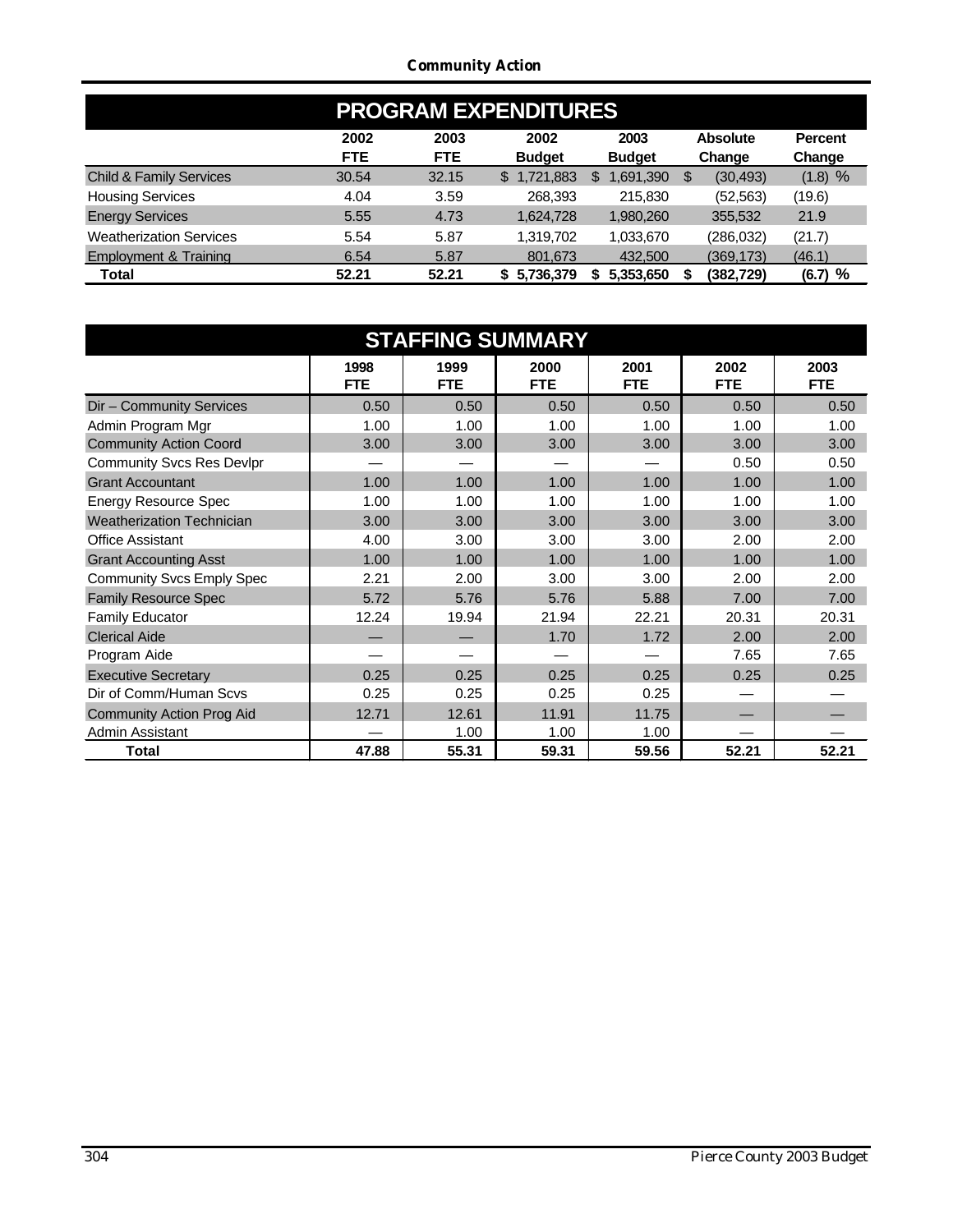*Community Action*

|                                  | <b>WORKLOAD SERVICE DATA</b> |                          |                       |                       |                       |                         |                  |  |  |  |  |  |  |
|----------------------------------|------------------------------|--------------------------|-----------------------|-----------------------|-----------------------|-------------------------|------------------|--|--|--|--|--|--|
|                                  | Unit of<br><b>Measure</b>    | 1998<br><b>Actual</b>    | 1999<br><b>Actual</b> | 2000<br><b>Actual</b> | 2001<br><b>Actual</b> | 2002<br><b>Estimate</b> | 2003<br>Estimate |  |  |  |  |  |  |
| <b>Community Linkages</b>        | Household                    |                          |                       | 132                   | 120,000               | 110,000                 | 125,000          |  |  |  |  |  |  |
| Community Emergency Ser.         | <b>Units</b>                 | $\overline{\phantom{0}}$ | $\blacksquare$        | 528                   | 74                    | 100                     | 500              |  |  |  |  |  |  |
| <b>Child and Family Services</b> | Household                    | 4,148                    | 4.015                 | 1.386                 | 1.348                 | 1,400                   | 1,200            |  |  |  |  |  |  |
| <b>Housing Counseling</b>        | <b>Clients</b>               | 4,923                    | 7,200                 |                       |                       |                         |                  |  |  |  |  |  |  |
| <b>Housing Counseling</b>        | Household                    |                          |                       | 6.343                 | 5.131                 | 5.131                   | 5,131            |  |  |  |  |  |  |
| Energy Assist.-Crisis/Non-Crisis | Household                    | 3,992                    | 3.010                 | 3.004                 | 5,733                 | 3,000                   | 3,000            |  |  |  |  |  |  |
| Weatherization                   | Household                    | 354                      | 354                   | 298                   | 533                   | 400                     | 400              |  |  |  |  |  |  |
| <b>CAREER</b>                    | Household                    |                          |                       | 1.362                 | 1.222                 | 986                     | 450              |  |  |  |  |  |  |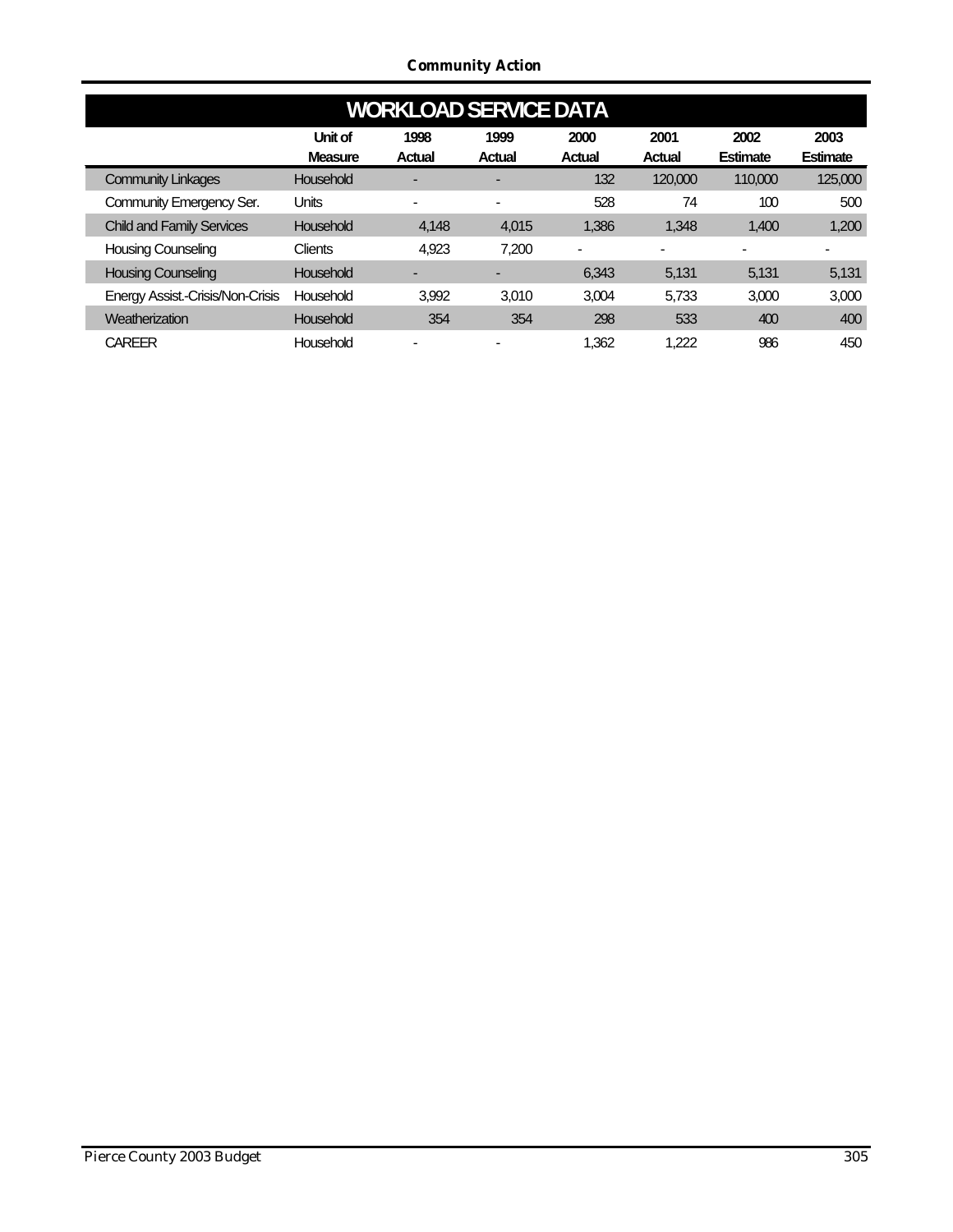

v From 1992 to 2002 early childhood investment per low income resident (defined as those living in poverty) increased 63% after adjusting for inflation.



\* From 1992 to 2002 weatherization expenditures per low income resident decreased 5% after adjusting for inflation.



\* From 1992 to 2002 employment services expenditures per low income resident increased significantly.

**Housing Services Expenditures** Per Low Income Resident **\$3.71 \$6.95 \$2.39 \$3.26 \$2.51 \$3.31 \$0 \$1 \$2 \$3 \$4 \$5 \$6 \$7 \$8** 1992 1995 1999 2000 2001 2002 est

v From 1992 to 2002 housing services expenditures per low income resident decreased 11% after adjusting for inflation.



v From 1992 to 2002 energy assistance per low income resident decreased 32% after adjusting for inflation.



From 1992 to 2002 total expenditures per low income resident increased 15% after adjusting for inflation.

# **Employment Services Expenditures**

Per Low Income Resident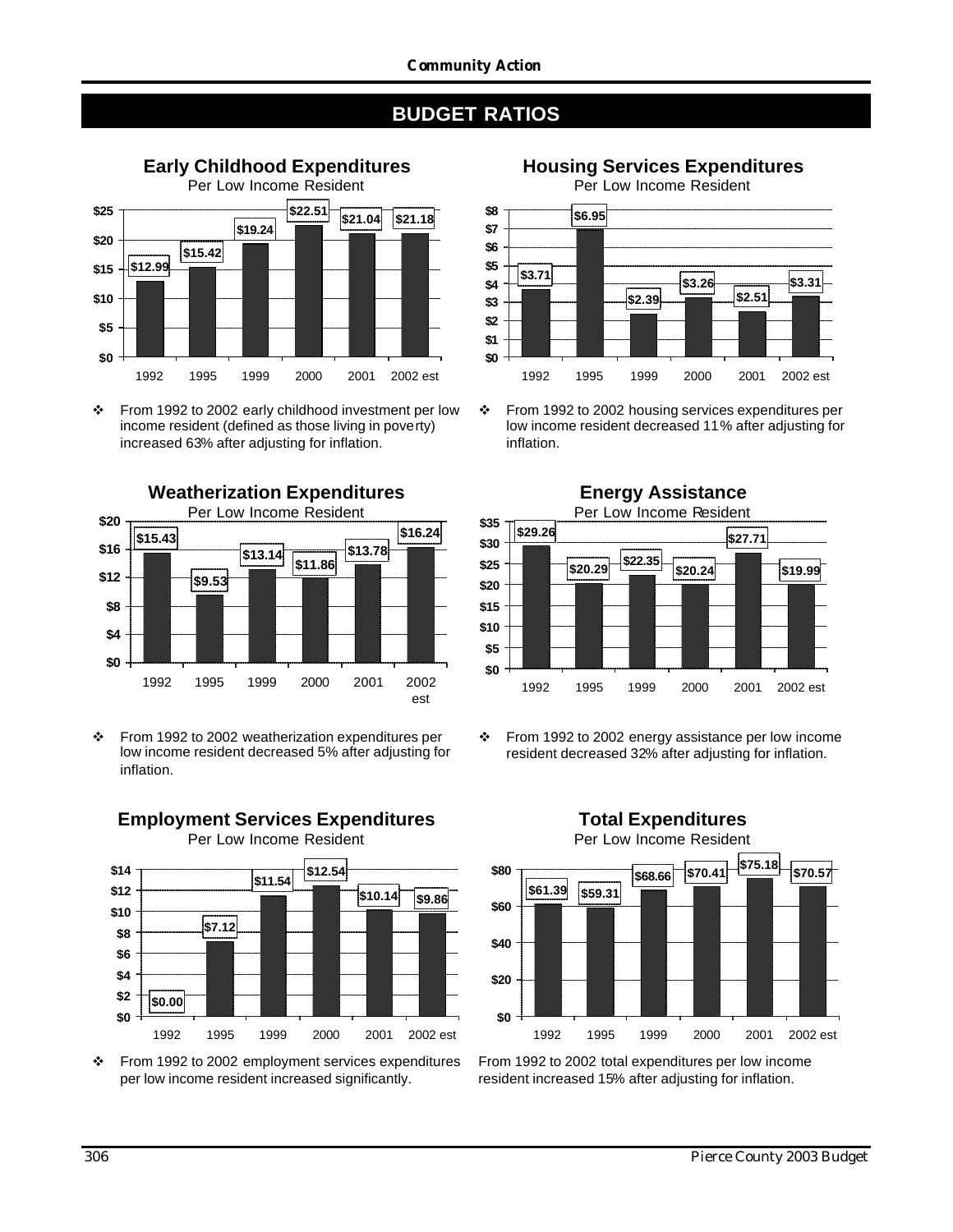| <b>Departmental</b><br><b>Summary:</b> | The Tacoma-Pierce County Health Department is responsible for the protection of<br>public health and safety of the citizens of the 22 cities and towns, including the City<br>of Tacoma, and unincorporated Pierce County. The policy for the Health Department<br>is set by the Board of Health, composed of seven members: Mayor of City of Tacoma<br>and one Councilmember; Executive of Pierce County and two Councilmembers; an<br>elected official representing the other cities and towns in Pierce County; and one<br>member-at-large selected by the Board. Funding support for the Health Department<br>is a combination of federal and state grants, motor vehicle excise taxes, fees for<br>service and private contributions, and allocations from Pierce County and the City of<br>Tacoma. |
|----------------------------------------|----------------------------------------------------------------------------------------------------------------------------------------------------------------------------------------------------------------------------------------------------------------------------------------------------------------------------------------------------------------------------------------------------------------------------------------------------------------------------------------------------------------------------------------------------------------------------------------------------------------------------------------------------------------------------------------------------------------------------------------------------------------------------------------------------------|
| <b>Budget</b><br>Highlights:           | The proposed budget allocation from the County to the Health Department for fiscal<br>2003 reflects their request, which is the same amount as in the 2002 budget.                                                                                                                                                                                                                                                                                                                                                                                                                                                                                                                                                                                                                                       |
|                                        | This budget allocation is used to support various priority health services (Health<br>Pool), and the county's specific contribution for Meth Lab health related activities.                                                                                                                                                                                                                                                                                                                                                                                                                                                                                                                                                                                                                              |

The total Health Department budget request and proposed services for next year are shown in the Tacoma-Pierce County Health Department section of this document (see appropriate tab).

| <b>FUNDING SOURCES</b>      |                |                |                       |                       |                           |                          |  |  |  |
|-----------------------------|----------------|----------------|-----------------------|-----------------------|---------------------------|--------------------------|--|--|--|
|                             | 2000<br>Actual | 2001<br>Actual | 2002<br><b>Budget</b> | 2003<br><b>Budget</b> | <b>Absolute</b><br>Change | <b>Percent</b><br>Change |  |  |  |
| <b>General Fund Support</b> | \$3.624.174    | \$ 3.434,590   | \$ 3,080,340          | 3.080.340             |                           | $\%$                     |  |  |  |
| Total                       | \$3.624.174    | 3.434.590      | 3.080.340             | 3.080.340             |                           | %                        |  |  |  |

| <b>EXPENDITURES</b>               |    |                       |    |                       |    |                          |      |                          |    |                           |                                    |
|-----------------------------------|----|-----------------------|----|-----------------------|----|--------------------------|------|--------------------------|----|---------------------------|------------------------------------|
|                                   |    | 2000<br><b>Actual</b> |    | 2001<br><b>Actual</b> |    | 2002<br><b>Budget</b>    |      | 2003<br><b>Budget</b>    |    | <b>Absolute</b><br>Change | <b>Percent</b><br>Change           |
| Health Dept-Aids Program          | \$ | 200,324               | \$ |                       | \$ | $\overline{\phantom{0}}$ | - \$ | $\overline{\phantom{0}}$ | \$ |                           | %<br>$\overbrace{\phantom{13333}}$ |
| Meth Lab Program                  |    | 112,840               |    | 144.620               |    | 144.620                  |      | 144,620                  |    |                           |                                    |
| <b>Public Health Clinics</b>      |    | 100,348               |    |                       |    |                          |      |                          |    |                           |                                    |
| Sumner DV Advocate                |    | 35,020                |    | 23,140                |    |                          |      |                          |    |                           |                                    |
| Tac P C Health Pool               |    | 2,269,060             |    | 2,658,180             |    | 2,935,720                |      | 2,935,720                |    |                           |                                    |
| Tac P C Tuberculosis              |    | 606,582               |    | 608,650               |    |                          |      |                          |    |                           |                                    |
| <b>TPCHD-Building Roof Repair</b> |    | 300,000               |    |                       |    |                          |      |                          |    |                           |                                    |
| <b>Total</b>                      |    | \$3,624,174           |    | \$3,434,590           |    | \$3,080,340              |      | 3.080.340                | \$ |                           | $\%$                               |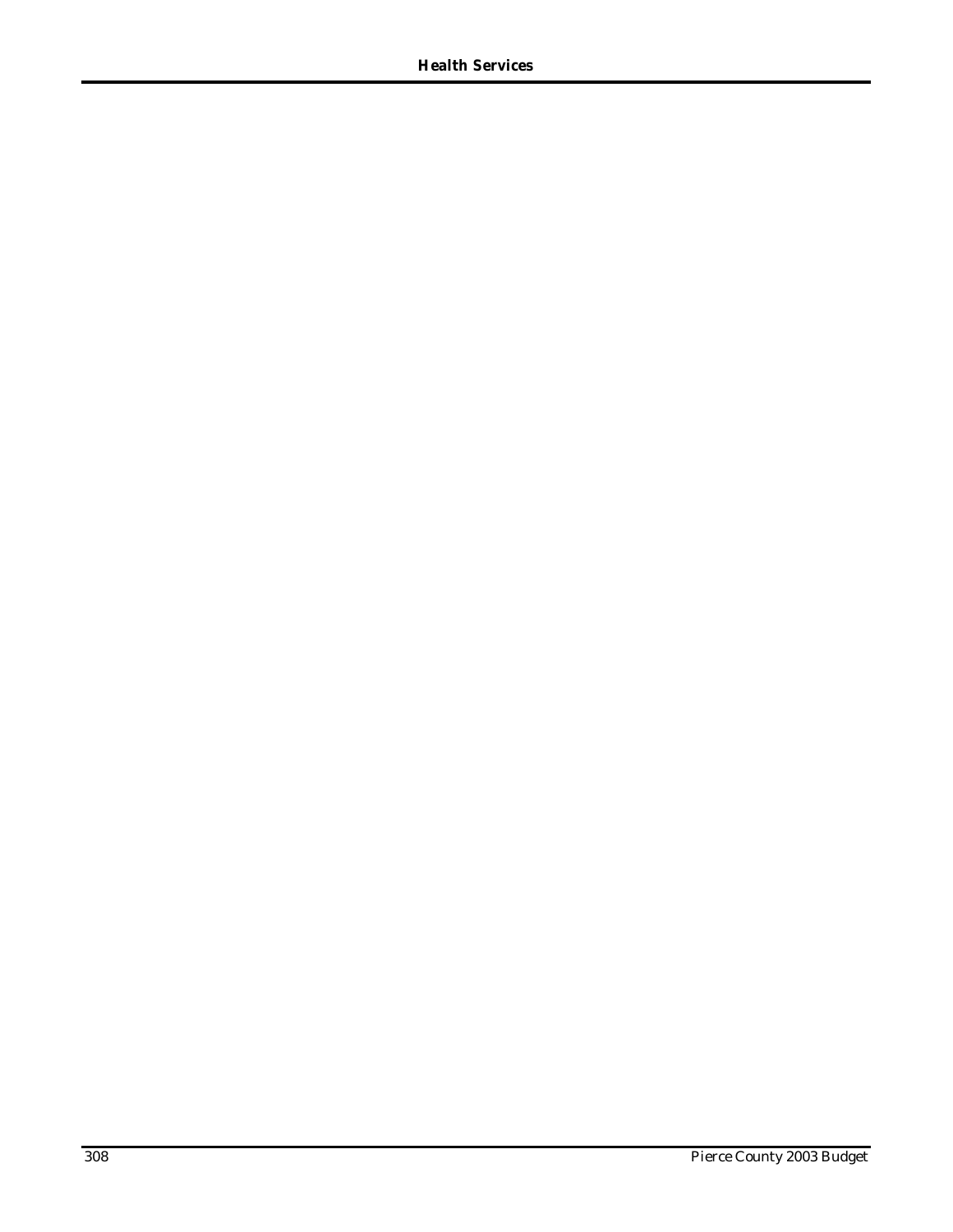# **Human Services**

*Special Revenue Fund*

## **Working with communities to provide access to responsive services that reflect an individual's culture, rights, and choices resulting in health, safety, and quality of life.**

**Departmental Summary:** The Human Services Department administers the County's Aging and Long Term Care (ALTC), Mental Health (MH), Chemical Dependency (CD), and Developmental Disabilities (DD) units. Services are either by contract with service providers or direct. Direct services include: MH involuntary commitment and MH jail services; Puget Sound Behavioral Health; ALTC case management, nurse oversight, burial program and information and assistance; and MH and ALTC ombudsman. There is an advisory board for each unit.

> **ALTC** services are targeted for the long-term needs of functionally disabled individuals and include congregate nutrition, case management, home care, home delivered meals, Alzheimer consultation, respite, ethnic health promotion, counseling and nurse monitoring, among others.

> **CD** services include prevention, DUI Task Force, child care for individuals in treatment, community information and education, assessment and referral, outreach, Alcoholism and Drug Addiction Treatment and Support Act (ADATSA) assessment and treatment, adult and youth outpatient treatment, opiate dependency treatment/detoxification, alcohol and other drug detoxification, involuntary commitment for alcohol/drug treatment, specialized treatment services for Pregnant, Postpartum and Parenting women, people with disabilities, Temporary Assistance for Needy Families (TANF) recipients, Spanish speaking youth, Native American treatment youth incarcerated at Remann Hall and sexual minorities.

> **DD** services include early intervention services for children 0-36 months of age, prevocational services (workshop), group supported employment, individual employment, and community access services for adults 21 years of age and over, and information and referral services to the community.

**MH** services include crisis response, crisis triage, resource management, brief intervention, inpatient, and community support services (case management, vocational, and residential). The MH unit is also the Prepaid Health Plan (PHP) for Medicaid recipients for their outpatient mental health managed care and psychiatric inpatient care.

#### **Budget Highlights:** Human Services' funding consists of a combination of state, federal, and county monies. The state and federal dollars are negotiated on a biennial basis. 2003 will see the close of one biennium (ending June 30th) and the start of another (beginning July 1st). Service highlights include the Prepaid Health Plan for Mental Health; Temporary Assistance to Needy Families (TANF)/Chemical Dependency Outreach and Treatment; Infant/Toddler Early Intervention Developmental Disabilities; Title XIX In-Home Care, Family Caregiver Support, and Case Management Services for eligible individuals 18 and above with disabilities. Overall the budget reflects a slight decrease from last year as a result of continued Mental Health funding reductions.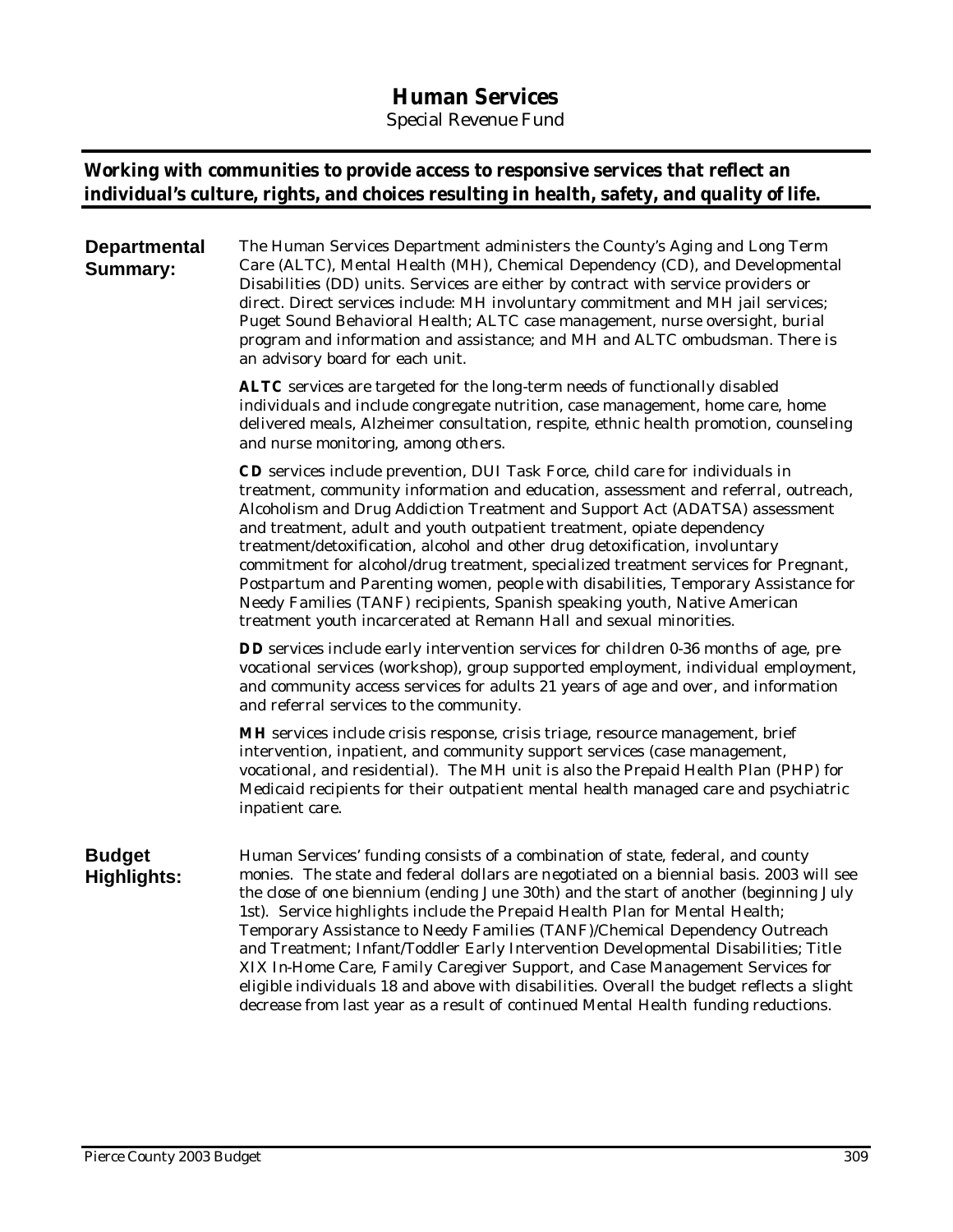## **Performance Measures**

#### *Aging and Long Term Care:*

- 1) Provide case management and/or registered nurse consultation services to 4,000 clients receiving state-funded in-home care services, enabling 90% to continue living in their own home. (Goal D)
- 2) Provide a 90% resolution rate of verifiable complaints received by the Long Term Care Ombudsman Program. (Goal D)

#### *Chemical Dependency:*

1) Youth outpatient chemical dependency treatment completion rates will exceed 40%. (Goal C)

#### *Developmental Disabilities:*

1) Provide referral to Early Identification and Birth to Three Early Intervention Services to 600 families. (Goal E)

#### *Mental Health:*

- 1) Provide publicly funded outpatient mental health services and support to maintain 90% of individuals who receive these services in the community without a hospital admission. (Goal D)
- 2) Maximize Puget Sound Behavioral Health's revenue capacity through the maintenance of appropriate licensure and certification for all services by regulatory bodies to ensure the availability of psychiatric inpatient services for 1,300 individuals. (Goal D)

| <b>FUNDING SOURCES</b>         |                       |                       |                       |                       |                           |                          |  |  |  |  |  |
|--------------------------------|-----------------------|-----------------------|-----------------------|-----------------------|---------------------------|--------------------------|--|--|--|--|--|
|                                | 2000<br><b>Actual</b> | 2001<br><b>Actual</b> | 2002<br><b>Budget</b> | 2003<br><b>Budget</b> | <b>Absolute</b><br>Change | <b>Percent</b><br>Change |  |  |  |  |  |
| Est Use Of Begin Fund Balance  | \$                    | Ŝ.                    | 1,305,230 \$<br>S     |                       | (1,305,230)<br>\$         | $(100.0)$ %              |  |  |  |  |  |
| Taxes                          | 887.861               | 966.432               | 1,004,400             | 1.046.000             | 41,600                    | 4.1                      |  |  |  |  |  |
| Intergovernmental Revenue      | 74,336,788            | 77,228,600            | 80,694,393            | 80,496,520            | (197,873)                 | (0.2)                    |  |  |  |  |  |
| <b>Charges For Services</b>    | 737                   | 26                    |                       | 4.680                 | 4,680                     | $\infty$                 |  |  |  |  |  |
| <b>Miscellaneous Revenue</b>   | 1,087,816             | 282,837               | 172.948               | 147,700               | (25, 248)                 | (14.6)                   |  |  |  |  |  |
| <b>Other Financing Sources</b> | 108.554               | 109.567               | 107,000               | 106,730               | (270)                     | (0.3)                    |  |  |  |  |  |
| Total                          | 76,421,756            | 78,587,462            | 83,283,971            | 81,801,630            | (1,482,341)<br>S.         | (1.8) %                  |  |  |  |  |  |

| <b>PROGRAM EXPENDITURES</b>       |            |            |               |                   |                 |                |  |  |  |  |
|-----------------------------------|------------|------------|---------------|-------------------|-----------------|----------------|--|--|--|--|
|                                   | 2002       | 2003       | 2002          | 2003              | <b>Absolute</b> | <b>Percent</b> |  |  |  |  |
|                                   | <b>FTE</b> | <b>FTE</b> | <b>Budget</b> | <b>Budget</b>     | Change          | Change         |  |  |  |  |
| Aging And Long Term Care          | 87.62      | 87.62      | \$ 20,494,441 | \$22,223,080      | 1,728,639<br>\$ | %<br>8.4       |  |  |  |  |
| Mental Health                     | 89.46      | 89.46      | 48,951,180    | 45,182,470        | (3,768,710)     | (7.7)          |  |  |  |  |
| <b>Chemical Dependency</b>        | 8.03       | 8.03       | 5,364,200     | 5,479,620         | 115,420         | 2.2            |  |  |  |  |
| <b>Developmental Disabilities</b> | 17.00      | 17.00      | 8,474,150     | 8,916,460         | 442,310         | 5.2            |  |  |  |  |
| Total                             | 202.11     | 202.11     | \$83,283,971  | 81,801,630<br>\$. | (1,482,341)     | %<br>(1.8)     |  |  |  |  |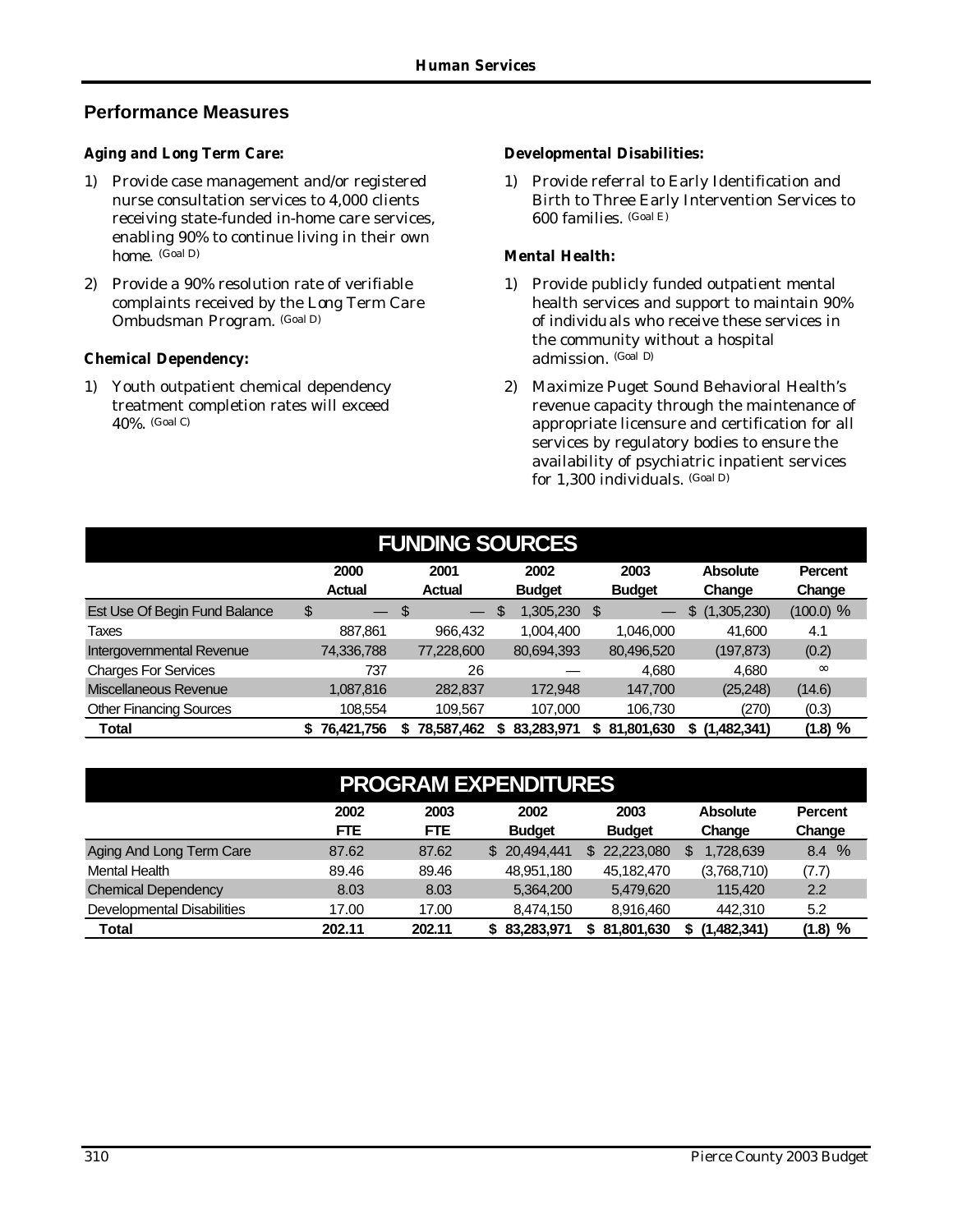|                                 | <b>STAFFING SUMMARY</b> |                    |                    |                    |                    |                    |  |  |  |  |  |  |  |
|---------------------------------|-------------------------|--------------------|--------------------|--------------------|--------------------|--------------------|--|--|--|--|--|--|--|
|                                 | 1998<br><b>FTE</b>      | 1999<br><b>FTE</b> | 2000<br><b>FTE</b> | 2001<br><b>FTE</b> | 2002<br><b>FTE</b> | 2003<br><b>FTE</b> |  |  |  |  |  |  |  |
| Dir - Human Services            | 1.00                    | 1.00               | 1.00               | 1.00               | 1.00               | 1.00               |  |  |  |  |  |  |  |
| Mobile Outrch Crisis Coor       |                         |                    |                    |                    | 1.00               | 1.00               |  |  |  |  |  |  |  |
| Human Services Admin Coord      |                         | 1.00               | 1.00               | 1.00               | 0.75               | 0.75               |  |  |  |  |  |  |  |
| Nurse Practitioner (ARNP)       |                         |                    |                    | 1.00               | 2.00               | 2.00               |  |  |  |  |  |  |  |
| <b>Mental Health Corr Coord</b> | 1.00                    | 1.00               | 1.00               | 1.00               | 1.00               | 1.00               |  |  |  |  |  |  |  |
| Program Coordinator             | 7.00                    | 8.00               | 8.00               | 10.00              | 9.03               | 9.03               |  |  |  |  |  |  |  |
| Dept Info Tech Spec             | 3.00                    | 3.00               | 4.00               | 6.00               | 4.00               | 4.00               |  |  |  |  |  |  |  |
| <b>Fiscal Services Mgr</b>      | 1.00                    | 1.00               | 1.00               | 1.00               | 1.00               | 1.00               |  |  |  |  |  |  |  |
| Program Specialist              | 23.00                   | 25.00              | 26.00              | 25.00              | 23.00              | 23.00              |  |  |  |  |  |  |  |
| Mental Health Eval Spec         |                         |                    |                    | 5.00               | 6.00               | 6.00               |  |  |  |  |  |  |  |
| Mobile Outrch Crisis Spec       |                         |                    |                    |                    | 7.00               | 7.00               |  |  |  |  |  |  |  |
| Case Manager Supervisor         |                         |                    |                    |                    | 4.00               | 4.00               |  |  |  |  |  |  |  |
| <b>Grant Accountant</b>         | 4.00                    | 5.00               | 5.00               | 6.00               | 6.00               | 6.00               |  |  |  |  |  |  |  |
| Mental Health Info & Ed Crd     |                         |                    |                    | 1.00               | 1.00               | 1.00               |  |  |  |  |  |  |  |
| Program Analyst                 | 5.00                    | 5.00               | 4.53               | 5.53               | 5.53               | 5.53               |  |  |  |  |  |  |  |
| <b>Registered Nurse</b>         | 12.00                   | 9.00               | 12.00              | 15.80              | 17.90              | 17.90              |  |  |  |  |  |  |  |
| <b>DWI Program Coordinator</b>  | 1.00                    | 1.00               | 1.00               | 1.00               | 1.00               | 1.00               |  |  |  |  |  |  |  |
| Long Term Care Ombudsman        | 1.00                    | 1.00               | 1.00               | 1.00               | 1.00               | 1.00               |  |  |  |  |  |  |  |
| Case Manager                    |                         |                    |                    |                    | 33.62              | 33.62              |  |  |  |  |  |  |  |
| <b>Office Assistant</b>         | 20.50                   | 20.00              | 20.00              | 23.00              | 26.50              | 26.50              |  |  |  |  |  |  |  |
| <b>Behavioral Health Spec</b>   |                         |                    |                    | 23.00              | 31.50              | 31.50              |  |  |  |  |  |  |  |
| <b>Grant Accounting Asst</b>    | 5.00                    | 5.00               | 5.00               | 3.00               | 3.00               | 3.00               |  |  |  |  |  |  |  |
| <b>Family Educator</b>          |                         |                    |                    |                    | 9.00               | 9.00               |  |  |  |  |  |  |  |
| Licensed Practical Nurse - PSBH |                         |                    |                    |                    | 2.00               | 2.00               |  |  |  |  |  |  |  |
| Mental Health Ombudsperson      | 2.00                    | 2.00               | 1.53               | 2.22               | 2.22               | 2.22               |  |  |  |  |  |  |  |
| Mental Health Quality Rvwr      |                         |                    | 1.06               | 1.06               | 1.06               | 1.06               |  |  |  |  |  |  |  |
| Program Aide                    |                         |                    |                    |                    | 0.50               | 0.50               |  |  |  |  |  |  |  |
| <b>Executive Secretary</b>      | 0.50                    | 0.50               | 0.50               | 0.50               | 0.50               | 0.50               |  |  |  |  |  |  |  |
| <b>Human Services Spec</b>      | 28.62                   | 35.62              | 36.62              | 36.62              |                    |                    |  |  |  |  |  |  |  |
| <b>Mental Health Prof</b>       | 8.00                    | 10.00              | 11.00              | 12.00              |                    |                    |  |  |  |  |  |  |  |
| Dir of Comm/Human Svcs          | 0.50                    | 0.50               | 0.50               | 0.50               |                    |                    |  |  |  |  |  |  |  |
| <b>Mental Health Coord</b>      |                         |                    |                    | 1.00               |                    |                    |  |  |  |  |  |  |  |
| Crisis & Comm Svcs Coord        | 1.00                    | 1.00               | 1.00               | 1.00               |                    |                    |  |  |  |  |  |  |  |
| <b>Managed Care Specialist</b>  | 1.00                    | 1.00               | 1.00               |                    |                    |                    |  |  |  |  |  |  |  |
| Human Services Asst Ld          | 1.00                    |                    |                    |                    |                    |                    |  |  |  |  |  |  |  |
| Mental Health Housing Dev       | 1.00                    |                    |                    |                    |                    |                    |  |  |  |  |  |  |  |
| Human Services Planner          | 2.00                    |                    |                    |                    |                    |                    |  |  |  |  |  |  |  |
| Admin Program Mgr               | 2.00                    |                    |                    |                    |                    |                    |  |  |  |  |  |  |  |
| <b>Clerical Aide</b>            | 1.00                    |                    |                    |                    |                    |                    |  |  |  |  |  |  |  |
| Mental Health Manager           | 1.00                    |                    |                    |                    |                    |                    |  |  |  |  |  |  |  |
| <b>Total</b>                    | 134.12                  | 136.62             | 143.74             | 185.23             | 202.11             | 202.11             |  |  |  |  |  |  |  |

*Human Services*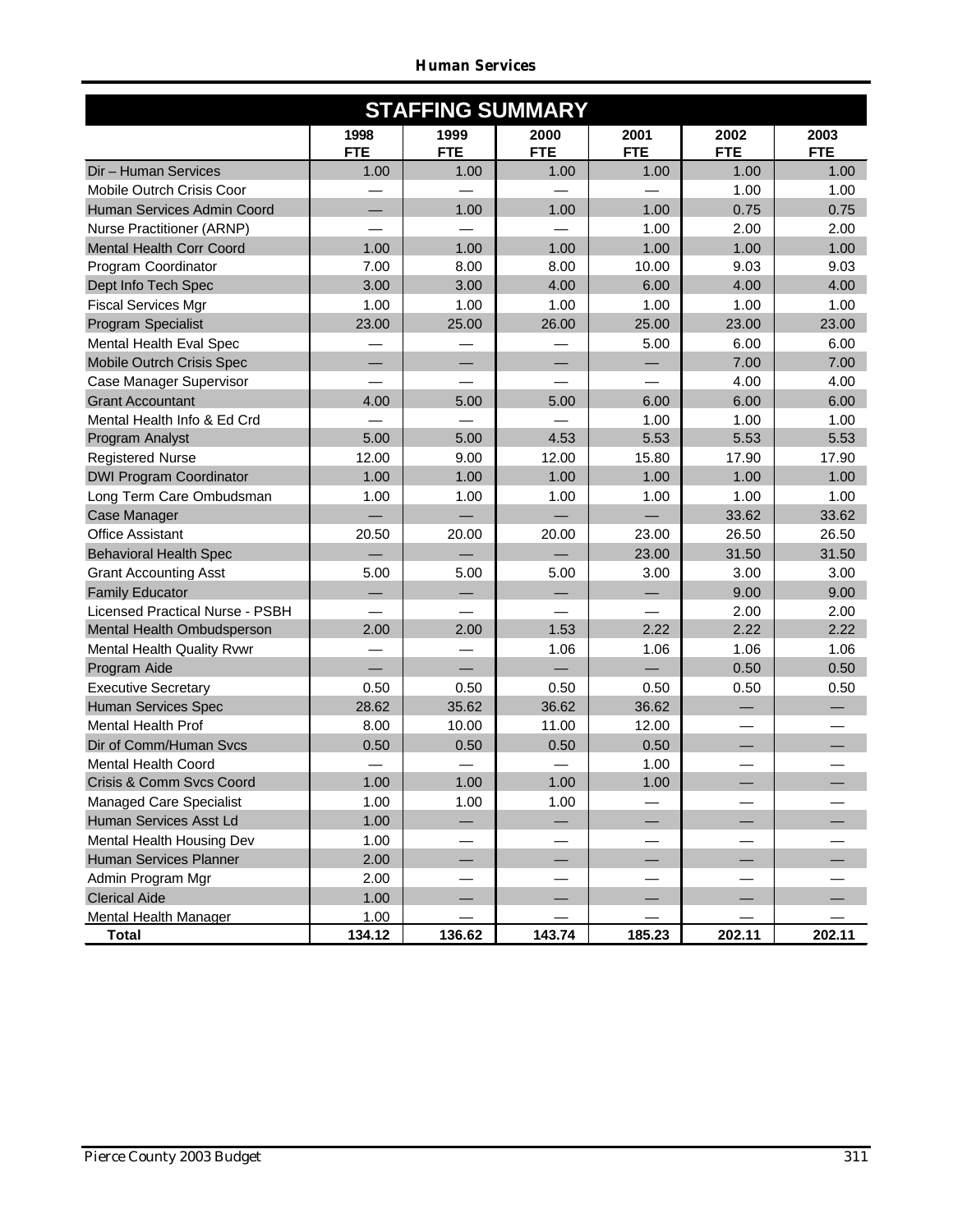#### *Human Services*

|                                                                 | <b>EXPENDITURE BY ACTIVITY</b> |               |      |               |               |
|-----------------------------------------------------------------|--------------------------------|---------------|------|---------------|---------------|
|                                                                 | 2000                           | 2001          |      | 2002          | 2003          |
|                                                                 | <b>Actual</b>                  | <b>Actual</b> |      | <b>Budget</b> | <b>Budget</b> |
| <b>Aging &amp; Long Term Care</b>                               |                                |               |      |               |               |
| Admin/HUD Suppt Housing/Continuing Education                    | \$<br>849,767                  | \$<br>947,515 | - \$ | 923,100 \$    | 914,110       |
| Legal Assistance                                                | 72,415                         | 79.970        |      | 79,970        | 89,970        |
| Transportation                                                  | 43,730                         | 45,408        |      | 63,300        | 52,000        |
| Information/Assistance                                          | 234,950                        | 208,547       |      | 211,250       | 174,450       |
| Case Management                                                 | 11,595,752                     | 12,677,425    |      | 12,669,840    | 13,619,700    |
| Respite Services/Coordination/Assessment                        | 285.346                        | 243,760       |      | 327,690       | 275,600       |
| Ombudsman - State                                               | 99,418                         | 104,739       |      | 115,676       | 117,700       |
| <b>Nurse Oversite/Nursing Services</b>                          | 753,561                        | 421.030       |      | 651,445       | 559,970       |
| <b>CHORE Services/Home Care</b>                                 | 104,494                        | 173,203       |      | 296,700       | 357,130       |
| Personal Care/Basic Health Plan                                 | 2,868,691                      | 3,437,350     |      | 3,443,700     | 3,930,000     |
| <b>Home Delivered Meals</b>                                     | 204,692                        | 217,058       |      | 265,000       | 237,000       |
| <b>Congregate Meals</b>                                         | 907,295                        | 973,862       |      | 763,490       | 963,920       |
| <b>Family Caregiver Support</b>                                 |                                | 149,052       |      | 243,750       | 339,940       |
| <b>Adult Day Health</b>                                         | 121,421                        | 135,839       |      | 166,450       | 141,000       |
| <b>Disease Prevention</b>                                       | 165,690                        | 123,487       |      | 83,850        | 135,220       |
| <b>Mental Health Services</b>                                   | 92.947                         | 90,123        |      | 98,450        | 142,450       |
| <b>Retired Senior Volunteer Program</b>                         | 37,134                         | 37,134        |      | 37,340        | 119,340       |
| <b>Alzheimers Program</b>                                       | 64,160                         | 6,921         |      | 40,000        | 40,000        |
| <b>Burial Program</b>                                           | 6,474                          | 12,543        |      | 13,440        | 13,580        |
| <b>Total Aging &amp; Long Term Care</b><br><b>Mental Health</b> | 18,507,937                     | 20,084,966    |      | 20,494,441    | 22,223,080    |
| Administration                                                  | 1.864.268                      | 1,976,991     |      | 2.935.700     | 3,235,360     |
| <b>Jail Services</b>                                            | 650,570                        | 753,566       |      | 946,440       | 926,520       |
| <b>Adolescent Residential Treatment</b>                         | 1,594,650                      | 1,653,245     |      | 1,387,190     | 1,437,600     |
| <b>Adult Consolidated Services</b>                              | 31,984,940                     | 30,992,477    |      | 25,096,790    | 20,480,520    |
| <b>Childrens Consolidated Services</b>                          | 11,135,155                     | 13,451,379    |      | 13,424,020    | 13,194,150    |
| <b>Federal Block Grant</b>                                      | 679,209                        | 957,691       |      | 1,102,380     | 1,194,340     |
| <b>Homeless Grant</b>                                           | 76,598                         | 97,173        |      | 190,000       | 114,840       |
| Mobile Outrch & Crisis Triage                                   | 3,830,938                      | 4,810,390     |      | 3,792,300     | 4,451,030     |
| <b>Ombuds Service/Quality Review</b>                            | 81,137                         | 83,679        |      | 76,360        | 148,110       |
| <b>Total Mental Health</b>                                      | 51,897,465                     | 54,776,591    |      | 48,951,180    | 45,182,470    |
| <b>Chemical Dependency</b>                                      |                                |               |      |               |               |
| Administration                                                  | 650,070                        | 680,015       |      | 765,280       | 813,590       |
| <b>ADATSA Outpatient Treatment</b>                              | 399,168                        | 399,161       |      | 487,870       | 399,160       |
| <b>ADATSA Assessments/Stipends</b>                              | 590.095                        | 603,321       |      | 736,340       | 660,580       |
| <b>Child Care</b>                                               | 246,330                        | 191,041       |      | 210,130       | 219,860       |
| Comm Ed/Assess & Referral                                       | 254,715                        | 272,289       |      | 269,620       | 304,930       |
| <b>Detox Services</b>                                           | 681,024                        | 690.509       |      | 700,000       | 737,170       |
| <b>DUI Program</b>                                              | 61,894                         | 68,605        |      | 77,000        | 79,470        |
| <b>Involuntary Commitment</b>                                   | 93,396                         | 95,882        |      | 98,390        | 111,740       |
| Methadone/IDU Outreach                                          | 343,739                        | 481,834       |      | 433,980       | 409,220       |
| <b>Adult Outpatient/Outreach</b>                                | 667,770                        | 950.878       |      | 805,360       | 929,680       |
| Domestic Violence/PPPW/TANF Outreach                            | 248,370                        | 205,638       |      | 164,120       | 211,120       |
| Prevention                                                      | 418,543                        | 430,106       |      | 343,250       | 323,900       |
| Youth Services/Case Management                                  | 247,567                        | 202,909       |      | 145,520       | 145,520       |
| Transportation/Training                                         | 23,677                         | 48,825        |      | 43,620        | 49,980        |
| <b>Structured Youth Residential</b>                             | 96,215                         | 96,216        |      | 83,720        | 83,700        |
| <b>Total Chemical Dependency</b>                                | 5,022,573                      | 5,417,229     |      | 5,364,200     | 5,479,620     |
| <b>Developmental Disabilities</b>                               |                                |               |      |               |               |
| Administration                                                  | 737,350                        | 824,458       |      | 1,102,310     | 1,131,180     |
| Early Intervention/Child Development Services                   | 1,343,171                      | 1,245,941     |      | 1,201,690     | 1,531,540     |
| <b>Community Education &amp; Referral</b>                       | 390,581                        | 509,341       |      | 458,330       | 509,280       |
| Individual/Family Assistance                                    | 1,656,940                      | 1,610,959     |      | 1,663,060     | 1,714,160     |
| <b>Employment Services</b>                                      | 3,758,254                      | 3,890,021     |      | 3,926,110     | 3,931,500     |
| Rainier School Project                                          | 63,250                         | 73,150        |      | 98,410        | 72,600        |
| Training                                                        | 41,568                         | 42,324        |      | 24,240        | 26,200        |
| <b>Total Developmental Disabilities</b>                         | 7,991,114                      | 8,196,194     |      | 8,474,150     | 8,916,460     |
| <b>Total Human Services</b>                                     | 83,419,089                     | 88,474,980    |      | 83,283,971    | 81,801,630    |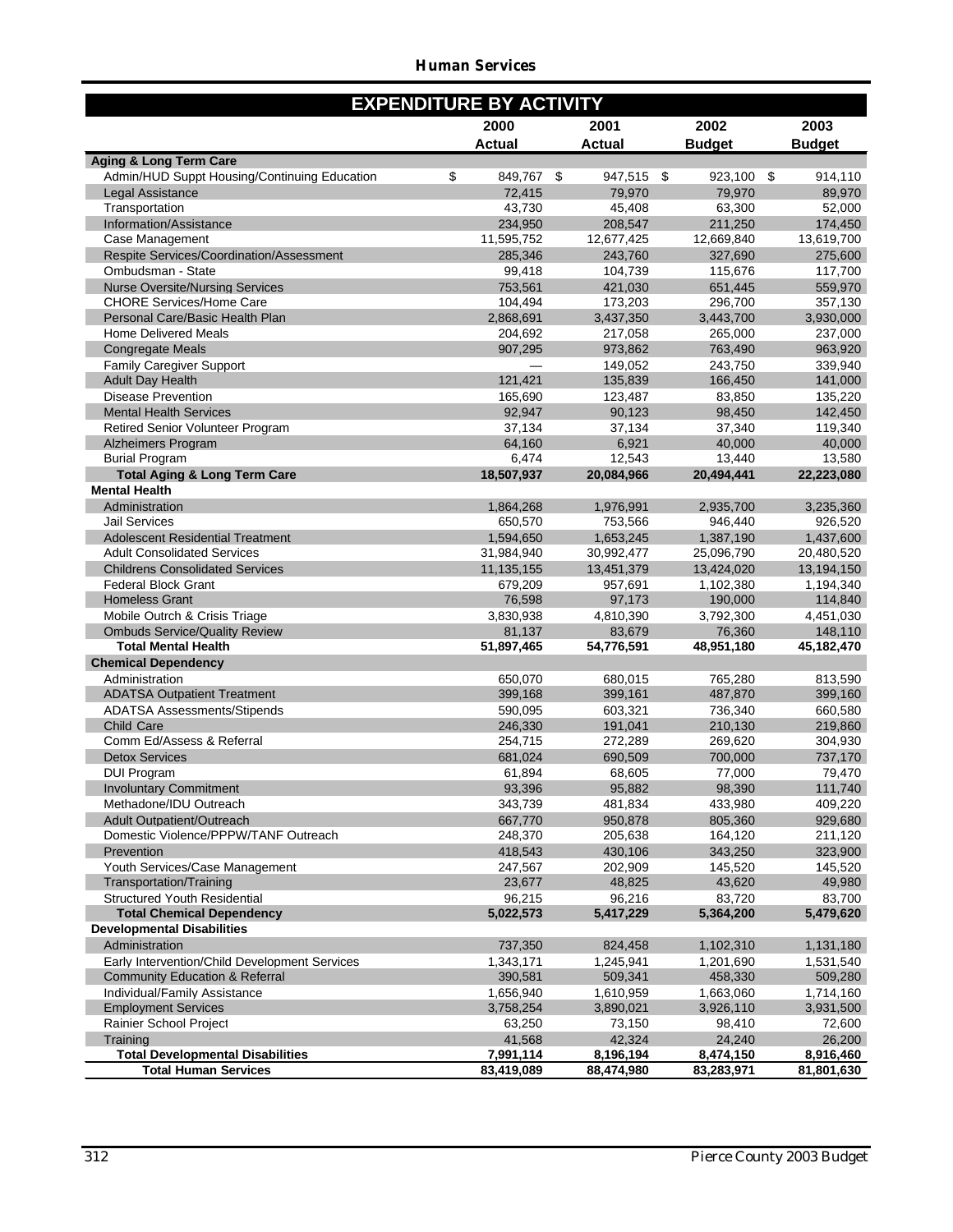|                                     | <b>WORKLOAD SERVICE DATA</b> |                |                |                |                       |                         |                         |
|-------------------------------------|------------------------------|----------------|----------------|----------------|-----------------------|-------------------------|-------------------------|
|                                     | Unit of<br><b>Measure</b>    | 1998<br>Actual | 1999<br>Actual | 2000<br>Actual | 2001<br><b>Actual</b> | 2002<br><b>Estimate</b> | 2003<br><b>Estimate</b> |
| Aging & Long Term Care:             |                              |                |                |                |                       |                         |                         |
| <b>Adult Day Health Services</b>    | <b>Service Days</b>          | 4,532          | 4,664          | 3,760          | 3,548                 | 4,000                   | 4,000                   |
| Alzheimer's Demonstration           | <b>Clients</b>               | 31             | 34             | 24             |                       |                         |                         |
| Alzheimer's Project                 | Clients                      | 250            | 293            | 178            | 104                   | 250                     | 150                     |
| Case Management                     | <b>Clients</b>               | 3,513          | 3,307          | 4,949          | 4,148                 | 4,500                   | 4,000                   |
| <b>CHORE Services</b>               | Hours                        | 29,984         | 12,989         | 8,250          | 6,332                 | 7,000                   | 5,000                   |
| <b>Congregate Nutrition</b>         | <b>Meals</b>                 | 173,076        | 175,907        | 158,945        | 195,044               | 160,000                 | 160,000                 |
| <b>COPES Services</b>               | Hours                        | 484,318        | 619,678        | 648,195        | 657,816               | 675,000                 | 675,000                 |
| <b>COPES Waiver Ancillary</b>       | Hours                        | 36,218         | 46,379         | 59,841         | 73,289                | 80,000                  | 70,000                  |
| <b>Ethnic Mental Health</b>         | Clients                      | 60             | 45             | 77             | 91                    | 60                      | 70                      |
| <b>Ethnic Health Promotion</b>      | <b>Screenings</b>            | 2,620          | 4,331          | 1,904          | 1,701                 | 2,000                   | 2,000                   |
| Foot Care Program                   | <b>Visits</b>                | 2,870          | 2,875          | 2,926          | 2,871                 | 3,000                   | 3,000                   |
| <b>Home Delivered Meals</b>         | <b>Meals</b>                 | 70,934         | 69,740         | 65,777         | 69,091                | 70,000                  | 70,000                  |
| <b>Indigent Burials</b>             | <b>Burials</b>               | 60             | 59             | 64             | 84                    | 85                      | 80                      |
| Information & Assistance            | Contacts                     | 28,088         | 28,679         | 29,985         | 29,971                | 30,000                  | 30,000                  |
| <b>Legal Services</b>               | Hours                        | 1,862          | 1,596          | 1,381          | 1,055                 | 1,500                   | 1,200                   |
| <b>Mental Health Services</b>       | <b>Hours</b>                 | 1,962          | 1,379          | 1,278          | 1,067                 | 1,300                   | 1,400                   |
| <b>Newsletters Distributed</b>      | Copies                       | 206,000        | 201,000        | 200,000        | 192,000               | 176,000                 | 176,000                 |
| Ombudsman Program                   | Complaints                   | 600            | 355            | 747            | 813                   | 650                     | 800                     |
| <b>Personal Care Services</b>       | Hours                        | 355,040        | 210,871        | 182,680        | 214,263               | 198,000                 | 250,000                 |
| <b>Respite Care Services</b>        | <b>Clients</b>               | 370            | 208            | 241            | 340                   | 400                     | 400                     |
| <b>Registered Nurse Oversite</b>    | <b>Visits</b>                | 3,414          | 2,403          | 1,687          | 1,601                 | 10                      |                         |
| Senior Centers (9 Funded)           | <b>Seniors</b>               | 9,547          | 7,380          | 10,728         | 12,624                | 13,000                  | 13,000                  |
| Transportation                      | <b>Trips</b>                 | 3,276          | 5,086          | 5,584          | 5,913                 | 6,000                   | 6,000                   |
| <b>Retired Senior Volunteer</b>     | <b>Hours</b>                 | 226,124        | 245,137        | 228,425        | 221,596               | 250,000                 | 235,000                 |
| Mental Health - Involuntary:        |                              |                |                |                |                       |                         |                         |
| <b>Investigations/Detentions</b>    | Events                       | 3,097          | 3,942          | 4,296          | 4,057                 | 4,562                   | 4,600                   |
| Hearings                            | Events                       | 4,271          | 4,697          | 5,162          | 5,089                 | 5,070                   | 5,100                   |
| <b>Mental Health - Community:</b>   |                              |                |                |                |                       |                         |                         |
| Priority Clients (chronic/serious)  | Clients                      | 11,797         | 14,357         | 15,872         | 16,557                | 16,671                  | 17,004                  |
| Emergency/Crisis Intervention       | Client hrs.                  | 72,958         | 77,838         | 72,656         | 70,248                | 67,628                  | 68,981                  |
| Emergency/Crisis Intervention       | Events                       | 13,352         | 11,953         | 13,413         | 18,917                | 16,798                  | 17,134                  |
| <b>Community-based Services</b>     | <b>Clients</b>               | 17,307         | 17,288         | 18,825         | 19,341                | 19.473                  | 20,132                  |
| Residential Svcs/Adult & Child*     | <b>Beds</b>                  | 487            | 501            | 508            | 508                   |                         |                         |
| Developmental Disabilities:         |                              |                |                |                |                       |                         |                         |
| Child Development Programs          | Children                     | 575            | 634            | 524            | 559                   | 552                     | 575                     |
| <b>Employment Services</b>          | <b>Clients</b>               | 677            | 708            | 695            | 680                   | 690                     | 700                     |
| <b>Community Access</b>             | Clients                      | 161            | 248            | 231            | 245                   | 250                     | 250                     |
| <b>Adult Day Health</b>             | <b>Clients</b>               | 27             | 18             | 18             | 18                    | 18                      | 18                      |
| <b>Chemical Dependency:</b>         |                              |                |                |                |                       |                         |                         |
| <b>Adult Treatment Services</b>     | Client hrs.                  | 32,051         | 43,488         | 35,467         | 51,873                | 30,000                  | 30,000                  |
| <b>ADATSA Outpatient Treatment</b>  | Client hrs.                  | 11,567         | 14,962         | 11,919         | 12,418                | 13,000                  | 12,000                  |
| Youth Outpatient Treatment Svc      | Client hrs.                  | 17,246         | 19,326         | 19,538         | 18,178                | 11,200                  | 10,000                  |
| Methadone Treatment & Detox.        | Client hrs.                  | 13,905         | 11,758         | 9,424          | 7,004                 | 9,000                   | 9,000                   |
| Alcohol/Drug Detoxification         | Bed day                      | 4,455          | 5,483          | 5,352          | 5,127                 | 5,000                   | 4,500                   |
| <b>Involuntary Commitment</b>       | Service Hrs.                 | 2,106          | 3,019          | 2,738          | 3,471                 | 3,200                   | 1,600                   |
| <b>Child Care</b>                   | Children                     | 400            | 188            | 282            | 281                   | 250                     | 250                     |
| <b>DUI Task Force Presentations</b> | Individuals                  | 60,000         | 120,165        | 4,000          | 7,850                 | 7,500                   | 2,000                   |
| Pregnant/Parenting Treatment        | Client hrs.                  | 12,267         | 17,110         | 17,253         | 16,658                | 13,000                  | 13,500                  |
| <b>Protective Payee Services</b>    | Clients                      | 450            | 482            | 513            | 658                   | 400                     | 400                     |
| Assessment and Referral             | Clients                      | 6,780          | 6,707          | 7,643          | 5,372                 | 6,000                   | 6,000                   |

F

F

F

F

Г

F

F

F

F

F

F

T

F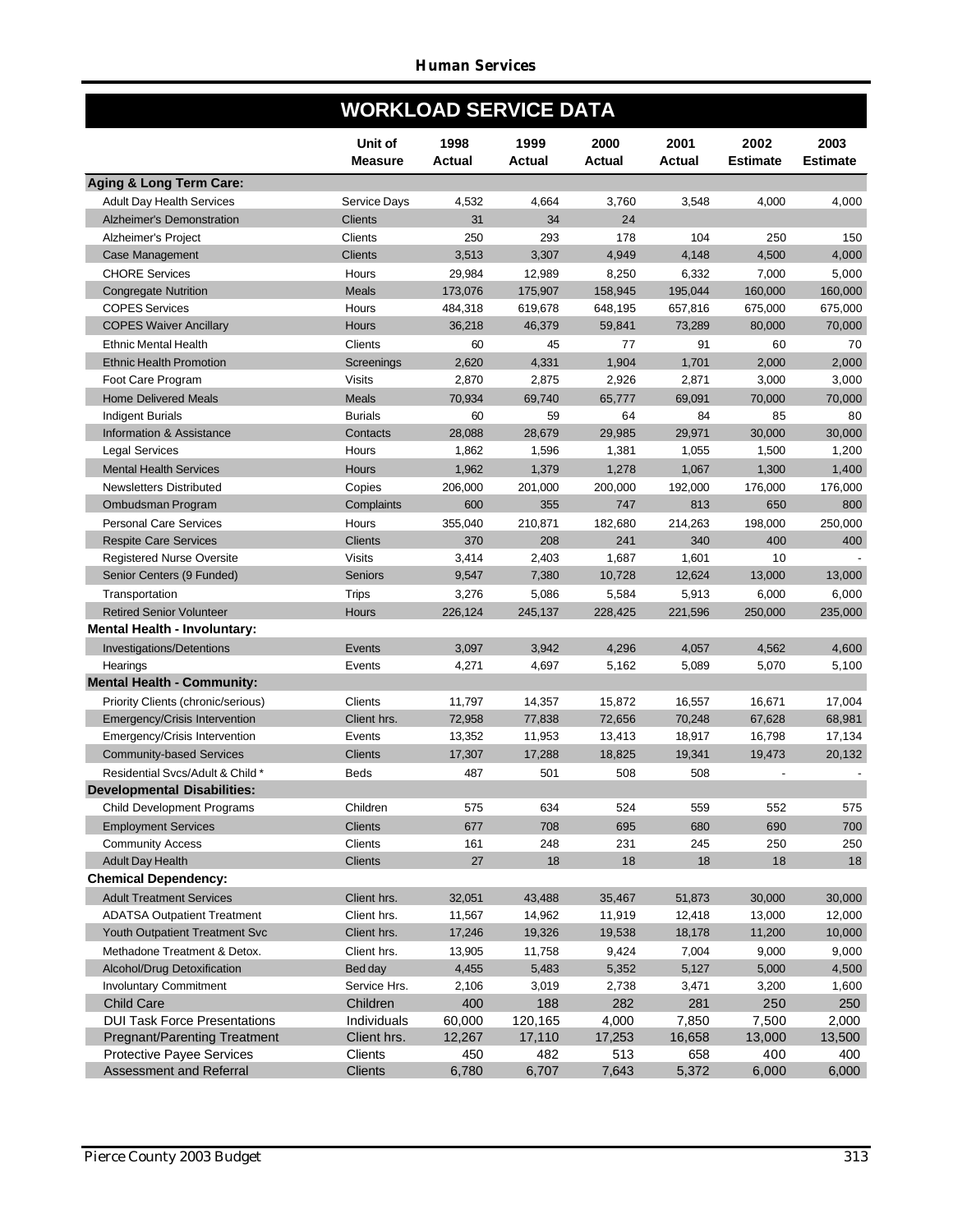

v From 1992 to 2001 Social and Health Services expenditures per County resident age 60 and older increased 69% after adjusting for inflation.

1992 1995 1999 2000 2001

**Access Expenditures** Per Resident Age 60 and Older



\* From 1992 to 2001 Access Services expenditures per County resident age 60 and older increased 83% after adjusting for inflation.

**In-Home Expenditures**

Per Resident Age 60 and Older



v From 1992 to 2001 In-home Services expenditures per County resident age 60 and older increased 91% after adjusting for inflation.



v From 1992 to 2001 total expenditures per County resident age 60 and older increased 88% after adjus ting for inflation.

**Total Expenditures** Per Resident Age 60 and Older

**\$0**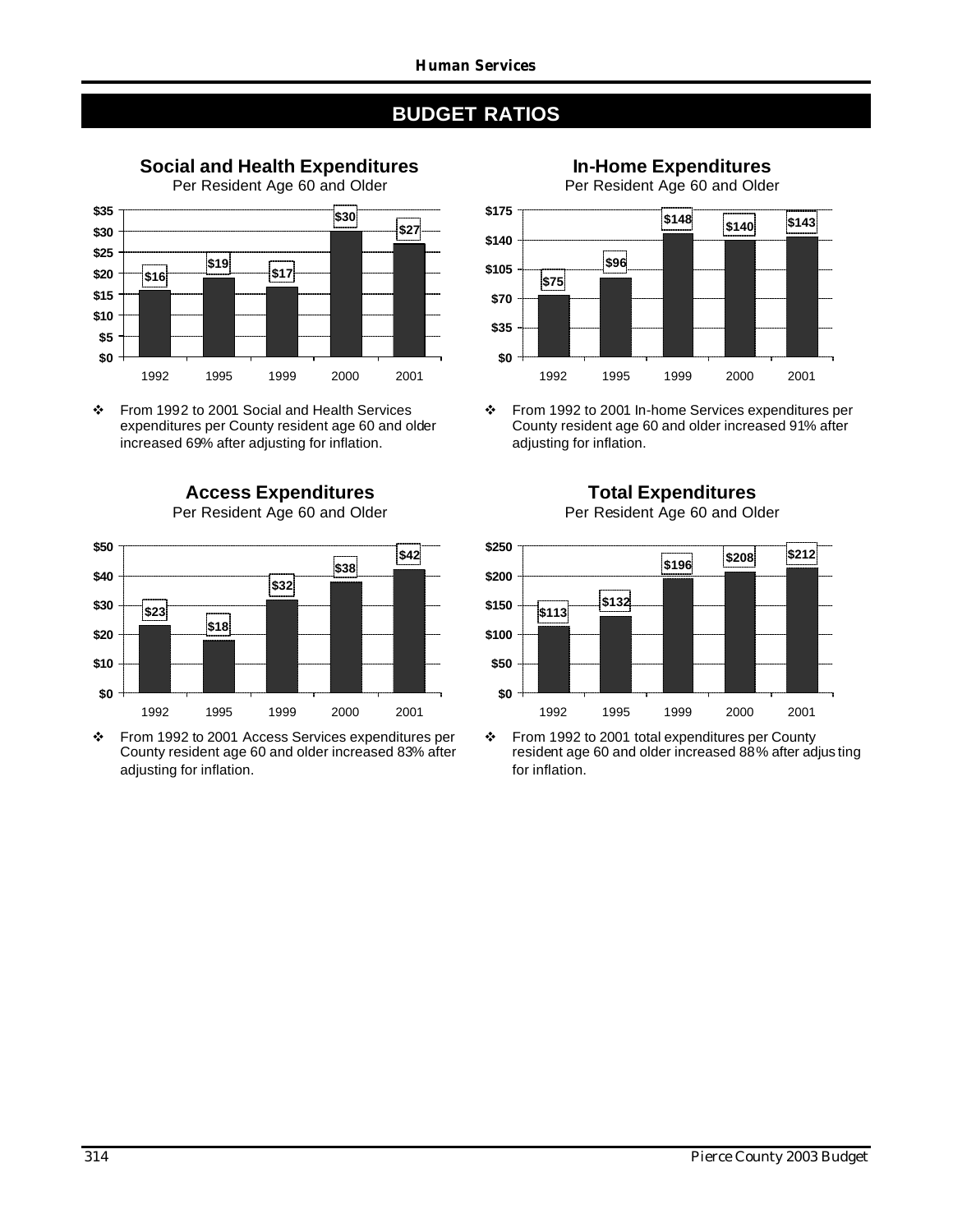







v From 1992 to 2002 Developmental Disability expenditures per client decreased 10% after adjusting for inflation.

**Expenditures per Client**



\* From 1992 to 2002 Chemical Dependency expenditures for treatment services, per client, decreased 59% after adjusting for inflation.



v From 1992 to 2002 the percent of eligible Developmental Disability clients served increased 5%.

**Expenditures per Client** Mental Health



v From 1992 to 2002 Mental Health expenditures for community support services, per client, increased 113% after adjusting for inflation. Pierce County became a Regional Support Network in 1992 and a Prepaid Health Plan in 1993.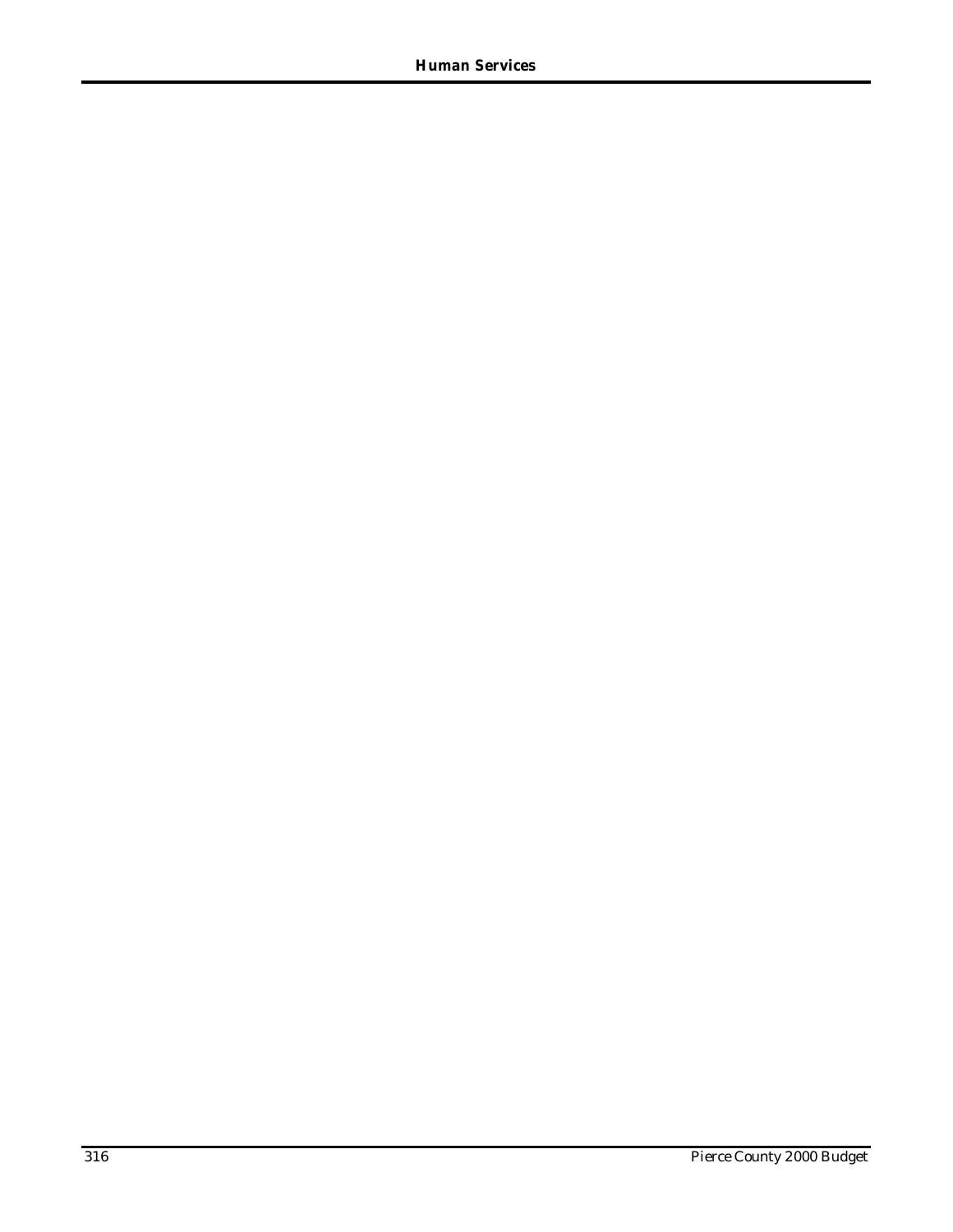# **Puget Sound Behavioral Health**

*Special Revenue Fund*

| <b>Departmental</b><br><b>Summary:</b> | Puget Sound Behavioral Health is a community inpatient service within the Mental<br>Health unit in the Human Services Department. Services include psychiatric care,<br>psychiatric partial hospitalization, dual disorders and dual disorders partial<br>programs.                                                                                              |  |  |  |  |  |  |  |  |
|----------------------------------------|------------------------------------------------------------------------------------------------------------------------------------------------------------------------------------------------------------------------------------------------------------------------------------------------------------------------------------------------------------------|--|--|--|--|--|--|--|--|
|                                        | Funding is provided from a combination of state, federal, commercial insurance and<br>private payments.                                                                                                                                                                                                                                                          |  |  |  |  |  |  |  |  |
| <b>Budget</b><br>Highlights:           | The 2003 proposed budget for the Puget Sound Behavioral Health facility is projected<br>to be 21.5% below that of fiscal 2002. This budget reduction reflects the functional<br>downsizing of the operation which has been underway over the last 18 months, and<br>the deletion of the amounts previously budgeted for Facility Remodeling (\$3.8)<br>million). |  |  |  |  |  |  |  |  |
|                                        | Staffing levels may continue to change somewhat due to efficiency measures, and the<br>effectiveness of contracted services versus permanent staff.                                                                                                                                                                                                              |  |  |  |  |  |  |  |  |

| <b>FUNDING SOURCES</b>         |  |               |    |               |   |               |    |               |  |                 |                |  |  |
|--------------------------------|--|---------------|----|---------------|---|---------------|----|---------------|--|-----------------|----------------|--|--|
|                                |  | 2000          |    | 2001          |   | 2002          |    | 2003          |  | <b>Absolute</b> | <b>Percent</b> |  |  |
|                                |  | <b>Actual</b> |    | <b>Actual</b> |   | <b>Budget</b> |    | <b>Budget</b> |  | Change          | Change         |  |  |
| Intergovernmental Revenue      |  | \$2,232,025   | \$ | 15,181,160    | S | 17,126,360    | \$ | 13,921,190    |  | (3,205,170)     | (18.7) %       |  |  |
| <b>Charges For Services</b>    |  | 1,520,533     |    | 2,705,684     |   | 2,504,910     |    | 1,463,360     |  | (1,041,550)     | (41.6)         |  |  |
| Miscellaneous Revenue          |  | 135,005       |    | 245.929       |   | 318,410       |    | 276,420       |  | (41,990)        | (13.2)         |  |  |
| <b>Other Financing Sources</b> |  | 3,506,696     |    | 940.891       |   |               |    |               |  |                 |                |  |  |
| Total                          |  | 7.394.259     |    | 19.073.664    |   | 19.949.680    |    | 15.660.970    |  | (4,288,710)     | (21.5) %       |  |  |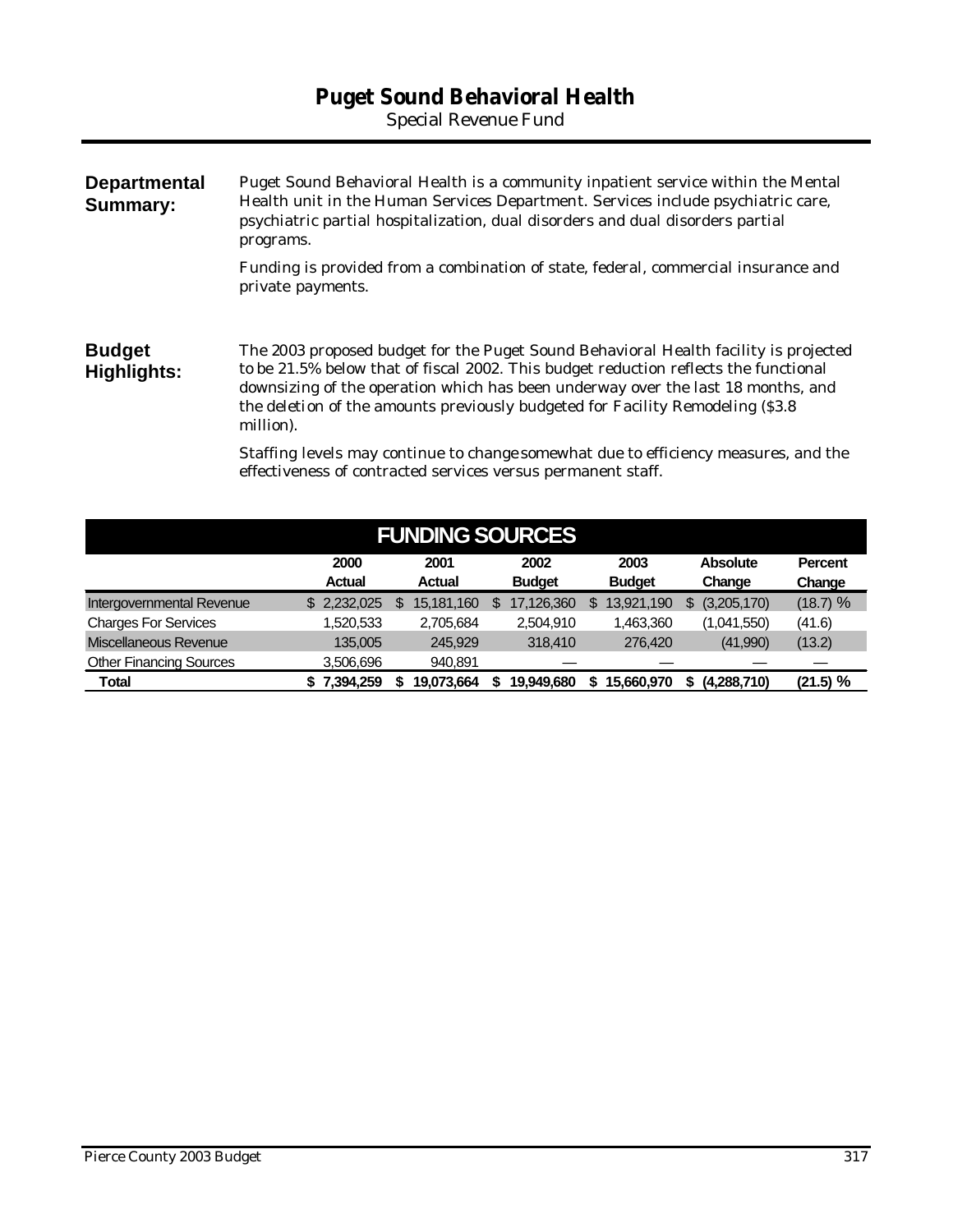| v<br>$\sim$ |  |
|-------------|--|
| __          |  |
|             |  |

| <b>EXPENDITURE BY ACTIVITY</b>        |                |                  |               |                                                                      |  |  |  |  |  |  |  |
|---------------------------------------|----------------|------------------|---------------|----------------------------------------------------------------------|--|--|--|--|--|--|--|
|                                       | 2003           | 2002             | 2003          |                                                                      |  |  |  |  |  |  |  |
|                                       | <b>FTE</b>     | <b>Budget</b>    | <b>Budget</b> | <b>Description</b>                                                   |  |  |  |  |  |  |  |
| <b>Direct Services</b>                |                |                  |               |                                                                      |  |  |  |  |  |  |  |
| Admitting                             | 4.48           | \$<br>258,950 \$ |               | 231,380 Provide Admissions Services for Inpatients and Outpatients   |  |  |  |  |  |  |  |
| Dietary                               | 13.35          | 861,560          |               | 853,210 Food Services for Inpatients                                 |  |  |  |  |  |  |  |
| Laboratory                            | $\overline{a}$ | 120,000          |               | - Provide Laboratory Services for Inpatients                         |  |  |  |  |  |  |  |
| <b>Medical Unit</b>                   | 7.11           | 730,260          |               | 737,990 Staff Medical Doctors with Related Support                   |  |  |  |  |  |  |  |
| MICA - Dual Diagnosis                 |                | 1,492,320        |               | - Combined Mental Health and Chemical Dependency Unit                |  |  |  |  |  |  |  |
| <b>Nursing Administration</b>         |                | 647,490          |               | - Nursing Administrative Services                                    |  |  |  |  |  |  |  |
| <b>Outpatient Psych/Partial Hosp</b>  | 2.40           | 114,700          |               | 148,100 Mental Health Outpatient and Partial Hospitalization         |  |  |  |  |  |  |  |
| Pharmacy                              | 2.60           | 527,300          |               | 469,460 Provides Medications for the Inpatients                      |  |  |  |  |  |  |  |
| <b>Psychiatric Care</b>               | 86.73          | 5,070,220        |               | 7,440,180 Mental Health Voluntary and Involuntary Inpatient Unit     |  |  |  |  |  |  |  |
| Radiology                             | 2.00           | 170,850          |               | 181,360 Outpatient Radiology Clinic Supporting Physicians/Inpatients |  |  |  |  |  |  |  |
| <b>Receiving Center</b>               |                | 81,460           |               | - Physician/Nurse Support to Evaluate Patients Seeking Admission     |  |  |  |  |  |  |  |
| <b>Social Services</b>                |                | 23,880           |               | - Evaluate/Refer Inpatients to Outpatient Services                   |  |  |  |  |  |  |  |
| <b>Total Direct Services</b>          | 118.67         | 10,098,990       | 10,061,680    |                                                                      |  |  |  |  |  |  |  |
| Indirect/Other                        |                |                  |               |                                                                      |  |  |  |  |  |  |  |
| Cafeteria                             | 2.20           | 95,500           |               | 123,580 Provide Food for Purchase by Visitors and Staff              |  |  |  |  |  |  |  |
| Housekeeping                          | 15.00          | 759,560          |               | 523,930 Clean Patient Rooms and Offices                              |  |  |  |  |  |  |  |
| <b>Infection Control</b>              |                | 29,160           |               | 13,500 Infection Prevention                                          |  |  |  |  |  |  |  |
| Laundry                               |                | 91,200           |               | 39,000 Provide Clean Linens for Inpatients                           |  |  |  |  |  |  |  |
| Maintenance Plant Operations          | $\overline{a}$ | 1,411,370        |               | 930,740 Facility Maintenance and Utilities Expense                   |  |  |  |  |  |  |  |
| Material Management/Purchasing        | 2.00           | 119,640          |               | 104,760 Procurement and Management of Facility Supplies              |  |  |  |  |  |  |  |
| <b>Medical Records</b>                | 6.80           | 398,500          |               | 357,030 Maintain Patient Records and Transcribe Treatment Notes      |  |  |  |  |  |  |  |
| <b>Professional Office Building</b>   | 3.00           | 258,990          |               | 310,540 Maintenance, Utilities and Cleaning of Office Building       |  |  |  |  |  |  |  |
| Security                              | $\blacksquare$ | 264,110          |               | 181,770 Provide Uniformed Guards for the Safety of Patients & Staff  |  |  |  |  |  |  |  |
| <b>Utilization Review/Quality Mgt</b> | 2.00           | 128,580          |               | 147,340 Provide Quality Assurance Services for Patients              |  |  |  |  |  |  |  |
| Volunteers                            | 0.63           | 31,480           |               | 33,370 Coordinate the Volunteers Services                            |  |  |  |  |  |  |  |
| <b>Total Indirect/Other</b>           | 31.63          | 3,588,090        | 2,765,560     |                                                                      |  |  |  |  |  |  |  |
| <b>Administration</b>                 |                |                  |               |                                                                      |  |  |  |  |  |  |  |
| Accounting                            | 2.00           | 207,830          |               | 172,920 Accounts Payable, Payroll, Budgeting and Financial Reporting |  |  |  |  |  |  |  |
| Administration                        | 3.25           | 1,234,910        |               | 1,662,740 Overall Administrative Costs for the Facility              |  |  |  |  |  |  |  |
| <b>Business Office</b>                | 8.00           | 369,810          |               | 412,270 Patient Billing and Collecting Functions                     |  |  |  |  |  |  |  |
| Communication                         | 4.00           | 239,950          |               | 263,970 Switchboard and Telecommunication Systems                    |  |  |  |  |  |  |  |
| Information Systems/DP                | 2.50           | 451,000          |               | 321,830 Data Processing Services and Equipment Costs                 |  |  |  |  |  |  |  |
| <b>Total Administration</b>           | 19.75          | 2,503,500        | 2,833,730     |                                                                      |  |  |  |  |  |  |  |
| <b>Remodeling Costs</b>               | ٠              | 3,759,100        |               | - Remodeling Costs Related to Facilities                             |  |  |  |  |  |  |  |
| <b>Grand Total</b>                    | 170.05         | \$19,949,680     | \$15,660,970  |                                                                      |  |  |  |  |  |  |  |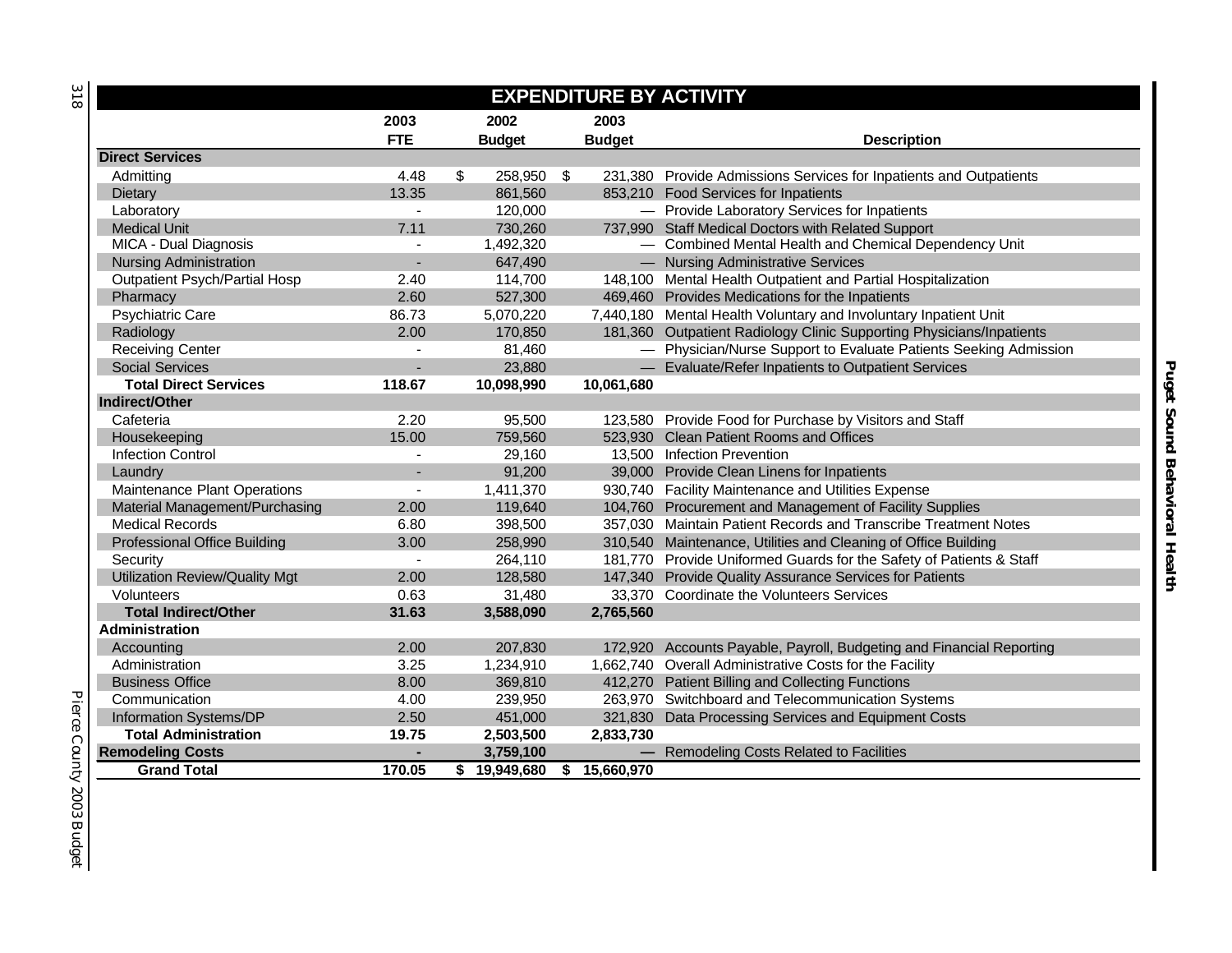### *Puget Sound Behavioral Health*

|                                                                |                          | <b>STAFFING SUMMARY</b>  |                          |                          |                          |                          |
|----------------------------------------------------------------|--------------------------|--------------------------|--------------------------|--------------------------|--------------------------|--------------------------|
|                                                                | 1998<br><b>FTE</b>       | 1999<br><b>FTE</b>       | 2000<br><b>FTE</b>       | 2001<br><b>FTE</b>       | 2002<br><b>FTE</b>       | 2003<br><b>FTE</b>       |
| <b>Medical Director</b>                                        | L.                       |                          | 1.00                     | 1.00                     | 1.00                     | 1.00                     |
| Staff Physician                                                | $\blacksquare$           | $\blacksquare$           | 4.00                     | 3.26                     | 1.11                     | 1.11                     |
| <b>Staff Psychiatrist</b>                                      |                          |                          |                          | 5.67                     | 2.89                     | 2.89                     |
| <b>Nurse Administrator</b>                                     | ÷,                       | ÷,                       | ÷,                       | 1.00                     | 1.00                     | 1.00                     |
| <b>Chief of Clinical Svcs</b>                                  | ٠                        |                          | ÷,                       | ÷,                       | 1.00                     | 1.00                     |
| <b>Pharmacy Supervisor</b>                                     | L,                       | ÷,                       | L,                       | 1.00                     | .50<br>4.00              | .50                      |
| <b>Physician Assistant</b><br>Human Services Admin Coord       | $\blacksquare$           | $\blacksquare$           | 3.00                     | $\blacksquare$           | .25                      | 4.00<br>.25              |
| <b>Nurse Practitioner (ARNP)</b>                               |                          |                          |                          | 2.00                     | 2.00                     | 2.00                     |
| <b>Registered Nurse Sup</b>                                    | ä,                       |                          |                          | 2.00                     | 4.00                     | 4.00                     |
| Crisis & Comm Svcs Coor                                        | ٠                        |                          | ÷,                       | $\overline{a}$           | 1.00                     | 1.00                     |
| Pharmacist                                                     | L,                       | L,                       | L,                       | L,                       | .50                      | .50                      |
| Program Coordinator                                            |                          |                          | 1.00                     |                          | .50                      | .50                      |
| <b>Psychiatric Services Sup</b>                                | $\blacksquare$           | ۰                        | $\overline{\phantom{a}}$ | 1.00                     | 1.00                     | 1.00                     |
| <b>Fiscal Reimbursement Supv</b>                               |                          |                          |                          | 1.00                     | 1.00                     | 1.00                     |
| <b>Psychiatric Svcs Coord</b>                                  | ÷,                       | ÷,                       | Ĭ.                       | 1.00                     | 1.00                     | 1.00                     |
| <b>Chem Dependent Svcs Supv</b>                                | ٠                        |                          | ÷,                       | 1.00                     | 1.00                     | 1.00                     |
| <b>Mental Health Therapist</b><br>Mental Hith QA Mgt Coord     | L,                       | ÷,                       | L,                       | 6.00<br>1.00             | 5.00<br>1.00             | 5.00<br>1.00             |
| <b>Health Information Supervisor</b>                           | $\blacksquare$           | $\blacksquare$           | $\overline{a}$           | 1.00                     | 1.00                     | 1.00                     |
| <b>Registered Nurse</b>                                        |                          |                          | 21.60                    | 45.50                    | 15.00                    | 15.00                    |
| <b>Custodial Supervisor</b>                                    | $\overline{a}$           | ä,                       | 1.00                     | 1.00                     | 1.00                     | 1.00                     |
| Dept Info Tech Spec                                            | ٠                        |                          | 1.00                     | 1.00                     | 1.00                     | 1.00                     |
| <b>Food Service Manager</b>                                    | $\overline{\phantom{a}}$ | ÷,                       | 1.00                     | 1.00                     | 1.00                     | 1.00                     |
| <b>Supervisory Admn Asst</b>                                   |                          |                          | 1.00                     | 2.00                     | 1.00                     | 1.00                     |
| <b>Clinical Dietician</b>                                      | $\overline{a}$           |                          | $\blacksquare$           | $\blacksquare$           | .75                      | .75                      |
| <b>Program Analyst</b>                                         |                          |                          |                          | 1.00                     | 1.00                     | 1.00                     |
| <b>Confidential Secretary</b>                                  | $\blacksquare$           | $\blacksquare$           | 1.00                     | 1.00                     | 1.00                     | 1.00                     |
| <b>Radiology Technologist</b>                                  | $\blacksquare$           | $\blacksquare$           | $\overline{a}$           | 4.00                     | 2.00                     | 2.00                     |
| <b>Office Assistant</b><br><b>Behavioral Health Spec</b>       |                          |                          | 43.23                    | 24.40<br>32.55           | 19.22<br>21.70           | 19.22<br>21.70           |
| Administrative Aide                                            | $\blacksquare$           | $\overline{a}$           | 1.00                     | .63                      | .63                      | .63                      |
| <b>Recreation Therapist</b>                                    |                          |                          |                          | 1.00                     | 1.00                     | 1.00                     |
| <b>Accounting Assistant</b>                                    | $\overline{\phantom{a}}$ | $\overline{\phantom{a}}$ | 13.80                    | 8.00                     | 7.00                     | 7.00                     |
| <b>Material Mgmt Assistant</b>                                 |                          |                          | $\overline{a}$           | 1.00                     | 1.00                     | 1.00                     |
| Registered Hith Info Tech                                      | $\blacksquare$           | ٠                        | $\overline{\phantom{a}}$ | 1.80                     | 1.80                     | 1.80                     |
| <b>Utilization Review Tech</b>                                 |                          |                          |                          |                          | 1.00                     | 1.00                     |
| <b>Medical Transcriptionist</b>                                | $\blacksquare$           | ٠                        | $\blacksquare$           | 4.00                     | 3.00                     | 3.00                     |
| Cook                                                           |                          |                          | 2.50                     | 3.90                     | 3.90                     | 3.90                     |
| <b>Licensed Prac Nurse-PSBH</b><br><b>Medical Records Tech</b> | $\overline{\phantom{a}}$ | $\overline{\phantom{a}}$ | 8.80<br>L.               | 14.40<br>1.00            | 9.80<br>1.00             | 9.80<br>1.00             |
| Pharmacy Technician                                            | $\overline{\phantom{a}}$ | ٠                        | ÷,                       | 1.88                     | 1.60                     | 1.60                     |
| Custodian                                                      |                          |                          | $\overline{a}$           | 18.00                    | 17.00                    | 17.00                    |
| <b>Material Mgmt Clerk</b>                                     |                          |                          |                          | 1.00                     | 1.00                     | 1.00                     |
| <b>Nursing Asst Certified</b>                                  |                          |                          |                          | 10.00                    | 15.00                    | 15.00                    |
| <b>Food and Nutrition Aide</b>                                 | $\overline{\phantom{a}}$ | $\overline{\phantom{a}}$ | $\blacksquare$           | 10.00                    | 9.90                     | 9.90                     |
| <b>Patient Account Manager</b>                                 |                          |                          |                          | 1.00                     | ÷.                       |                          |
| <b>Medical Records Clerk</b>                                   | $\overline{\phantom{a}}$ | $\overline{\phantom{a}}$ | $\overline{\phantom{a}}$ | 1.00                     | $\overline{\phantom{a}}$ | $\overline{\phantom{a}}$ |
| Physician                                                      |                          |                          |                          | 1.00                     |                          |                          |
| Admin Program Mgr                                              | $\overline{\phantom{a}}$ | $\blacksquare$           | 1.60                     | .60                      | $\overline{\phantom{a}}$ | $\blacksquare$           |
| Lab & Radiology Supv<br><b>Program Specialist</b>              | $\overline{\phantom{a}}$ | $\overline{\phantom{a}}$ | 6.60                     | 1.00<br>1.00             | $\blacksquare$           |                          |
| Mental Hith Info & Ed Crd                                      | ٠                        |                          | ÷.                       | 1.00                     | ÷.                       |                          |
| <b>Material Mgmt Supvr</b>                                     | $\overline{\phantom{a}}$ | $\overline{\phantom{a}}$ | $\overline{\phantom{a}}$ | 1.00                     | $\overline{\phantom{a}}$ | $\overline{\phantom{a}}$ |
| <b>Medical Technologist</b>                                    |                          |                          | ÷,                       | 2.00                     |                          |                          |
| <b>Medical Laboratory Tech</b>                                 | $\blacksquare$           | $\blacksquare$           | $\overline{a}$           | 4.00                     | $\blacksquare$           | $\overline{a}$           |
| <b>Chemical Dependency Cnslr</b>                               |                          |                          |                          | 5.00                     |                          |                          |
| <b>Clerical Aide</b>                                           | $\blacksquare$           | $\overline{\phantom{a}}$ | 58.16                    | 2.00                     | $\overline{\phantom{a}}$ |                          |
| Program Development Mgr                                        | ٠                        |                          | 1.00                     |                          | ÷.                       |                          |
| <b>Operations Supervisor</b>                                   | $\overline{\phantom{a}}$ | $\overline{\phantom{a}}$ | 2.00                     | $\overline{\phantom{a}}$ | $\overline{\phantom{a}}$ | $\overline{\phantom{a}}$ |
| Accountant                                                     |                          |                          | 1.00                     |                          |                          |                          |
| Drug/Alcohol Counselor                                         | $\blacksquare$           | $\blacksquare$           | 4.00                     | $\blacksquare$           | $\blacksquare$           | $\overline{a}$           |
| <b>Information Tech Trainee</b><br>Operator/Network Tech       | $\overline{\phantom{a}}$ | $\overline{\phantom{a}}$ | 1.00<br>1.00             | $\overline{\phantom{a}}$ | $\overline{\phantom{a}}$ | $\overline{\phantom{a}}$ |
| <b>Human Services Spec</b>                                     | $\overline{\phantom{a}}$ | ٠                        | 1.00                     |                          | ÷.                       |                          |
| <b>Medical Office Assistant</b>                                | $\overline{\phantom{a}}$ | $\overline{\phantom{a}}$ | 1.00                     | $\overline{\phantom{a}}$ | ä,                       |                          |
| Total                                                          | $\blacksquare$           | $\blacksquare$           | 183.29                   | 238.59                   | 170.05                   | 170.05                   |

*Pierce County 2003 Budget 319*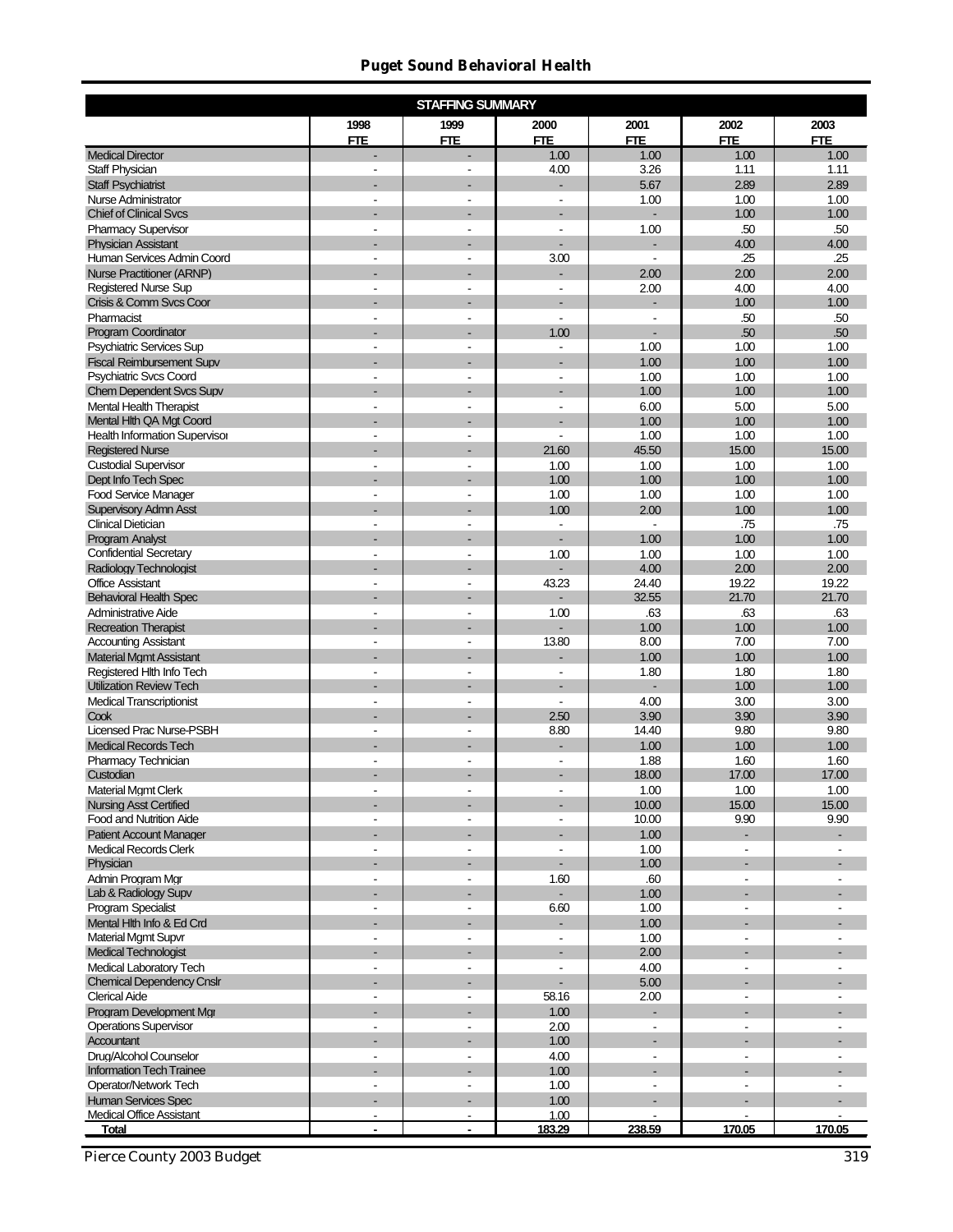### *Puget Sound Behavioral Health*

|                                     |                | <b>WORKLOAD SERVICE DATA</b> |               |               |               |                          |                          |
|-------------------------------------|----------------|------------------------------|---------------|---------------|---------------|--------------------------|--------------------------|
|                                     | Unit of        | 1998*                        | 1999*         | 2000*         | 2001          | 2002                     | 2003                     |
|                                     | <b>Measure</b> | <b>Actual</b>                | <b>Actual</b> | <b>Actual</b> | <b>Actual</b> | <b>Estimate</b>          | Estimate                 |
| <b>Admissions:</b>                  |                |                              |               |               |               |                          |                          |
| <b>Chemical Dependency</b>          | Admissions     | 751                          | 716           | 744           | 401           |                          |                          |
| Dual Diagnosis                      | Admissions     | 334                          | 280           | 374           | 236           | 77                       |                          |
| Psychiatric Involuntary             | Admissions     | 457                          | 442           | 448           | 486           | 612                      | 700                      |
| Psychiatric Voluntary               | Admissions     | 820                          | 792           | 804           | 781           | 538                      | 614                      |
| <b>Patient Days:</b>                |                |                              |               |               |               |                          |                          |
| <b>Chemical Dependency</b>          | Days           | 3,935                        | 3,680         | 3,348         | 2,216         | $\overline{\phantom{a}}$ |                          |
| <b>Detox</b>                        | Days           | 1,243                        | 1,267         | 1,474         | 397           | $\blacksquare$           |                          |
| <b>Dual Diagnosis</b>               | Days           | 3,498                        | 2,880         | 3,823         | 3,374         | 605                      | $\overline{\phantom{0}}$ |
| Psychiatric Involuntary             | Days           | 4,719                        | 4,984         | 4,803         | 7,501         | 7,742                    | 8,860                    |
| Psychiatric Voluntary               | Days           | 4,853                        | 5,125         | 4,937         | 6,167         | 5,030                    | 5,740                    |
| <b>Outpatient:</b>                  |                |                              |               |               |               |                          |                          |
| Diagnostic X-Ray                    | <b>Visits</b>  | -                            |               | 387           | 2,917         | 2,120                    | 2,200                    |
| <b>Psychiatric Partial Hospital</b> | <b>Visits</b>  | $\overline{\phantom{0}}$     |               | 26            | 441           | 680                      | 1,000                    |
| <b>Chemical Dependency</b>          | <b>Visits</b>  | -                            |               | 520           | 988           |                          |                          |
|                                     |                |                              |               |               |               |                          |                          |

\*Statistics for 1998, 1999, and 7 months of 2000 are from the prior owner (NAHC).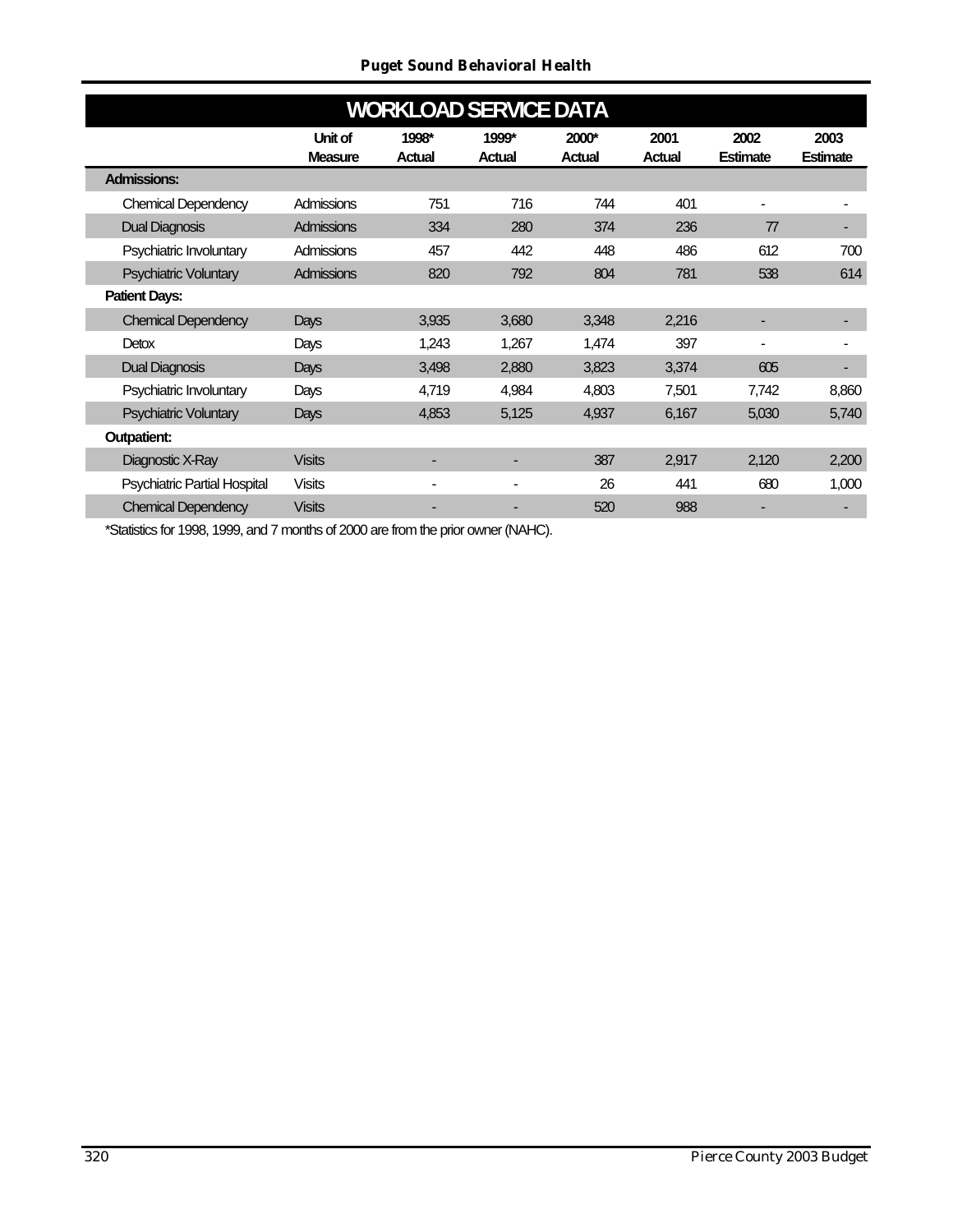# **Veteran's Relief Fund**

*Special Revenue Fund*

**The mission of the Veteran's Relief Fund is to administer the Veterans' Assistance Fund as mandated by State Law, to provide emergency relief to indigent wartime veterans residing in the Pierce County and, in partnership with other agencies and organizations, to act as a central collection point for the veterans community to assess needs, evaluate programs, and avoid duplication of services to all veterans.**

**Departmental Summary:** The Pierce County Veterans' Bureau provides emergency assistance to indigent, wartime veterans and their spouses, widows, (widowers) and minor children through the Veterans' Relief Fund. A contract between Pierce County and the Pierce County Veterans' Advisory Council provides direction for assistance policy and general operations. Assistance is granted in the form of vouchers for food, rent, medical, utility, miscellaneous expenses, and certain burial expenses. Rent assistance is provided to qualified posts of nationally chartered veterans' organizations.

> The Veterans' Bureau maintains an extensive referral system and liaison with local relief agencies, various governmental agencies, and local posts of veterans' organizations.

**Budget Highlights:** The 2003 Veterans' Relief budget is 1.6% above the 2002 level. This budget should be sufficient to cover inflationary increases in personnel and operating expenses, provide enhanced county support for the veterans' standdown events, and fund sufficient resources to meet relief claims obligations.

## **Performance Measures**

- 1) Provide direct assistance to 100% of qualified veterans, widows (widowers), and dependents with the issuance of assistance vouchers. (Goal H)
- 2) Maintain an active liaison with all major service providers in Pierce County to assure that assistance funds are either the only resource available or can be utilized with assistance from other agencies to resolve the client's crisis. (Goal E)
- 3) Establish and maintain open communications with Veterans Assistance Fund administrators from other counties by actively participating in state-wide meetings such as the County Veterans' Coalition (CVC), the Governor's Veterans' Affairs Advisory Committee and Washington State Department of Veterans' Affairs Commanders' Call. (Goal G)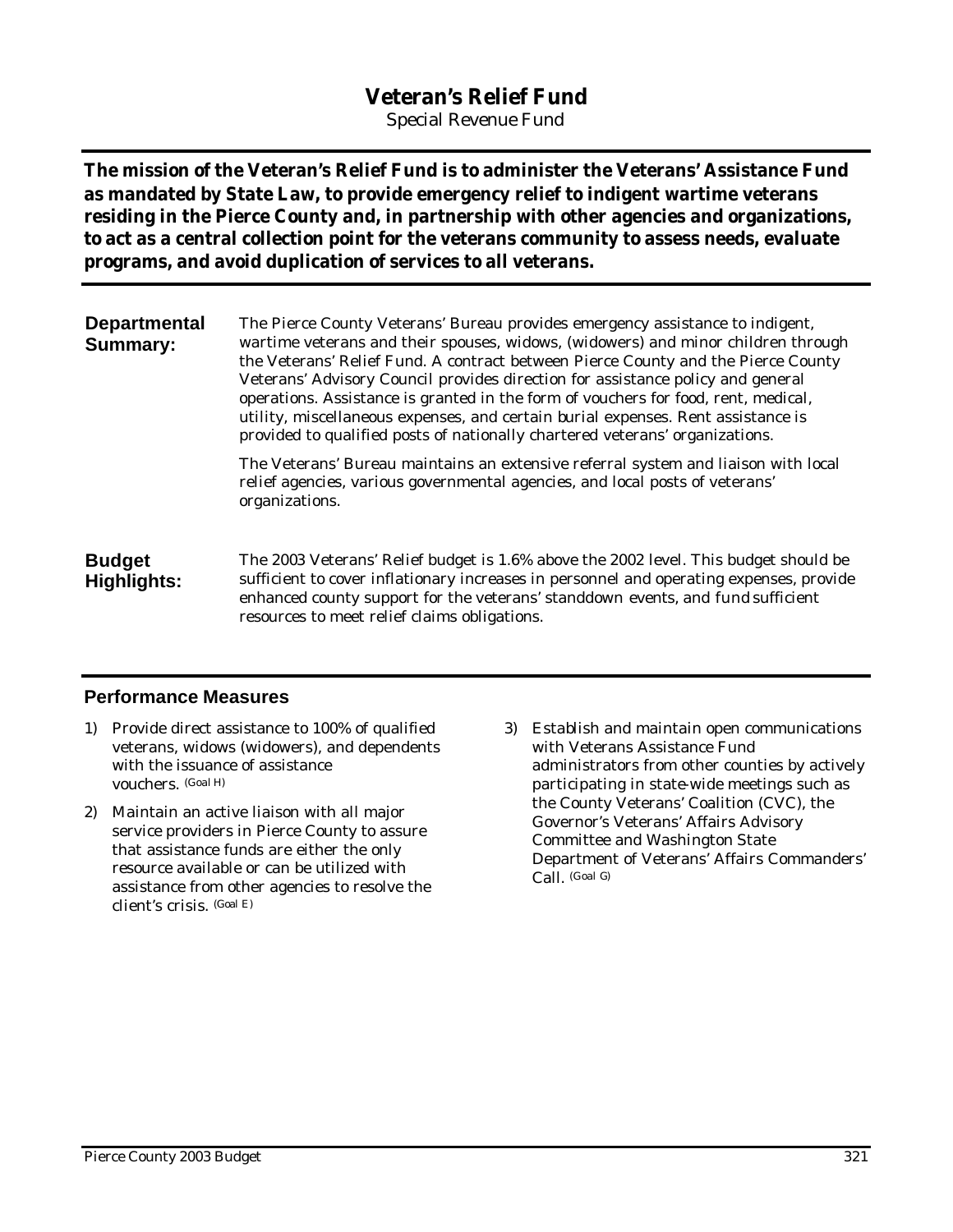## *Veteran's Relief Fund*

| <b>FUNDING SOURCES</b>         |    |                          |   |                       |    |                       |      |                       |     |                           |                          |  |
|--------------------------------|----|--------------------------|---|-----------------------|----|-----------------------|------|-----------------------|-----|---------------------------|--------------------------|--|
|                                |    | 2000<br><b>Actual</b>    |   | 2001<br><b>Actual</b> |    | 2002<br><b>Budget</b> |      | 2003<br><b>Budget</b> |     | <b>Absolute</b><br>Change | <b>Percent</b><br>Change |  |
| Est Use Of Begin Fund Balance  | \$ | $\overline{\phantom{0}}$ | S |                       | \$ | 5,320                 | - \$ | 1.540                 | \$. | (3,780)                   | $(71.1)$ %               |  |
| Taxes                          |    | 466.042                  |   | 482.290               |    | 485.700               |      | 497.760               |     | 12.060                    | 2.5                      |  |
| Intergovernmental Revenue      |    | 174                      |   | 22                    |    | 50                    |      | 50                    |     |                           |                          |  |
| Miscellaneous Revenue          |    | 500                      |   | 18                    |    | 50                    |      | 50                    |     |                           |                          |  |
| <b>Other Financing Sources</b> |    | 749                      |   | 1.278                 |    | 500                   |      | 250                   |     | (250)                     | (50.0)                   |  |
| <b>Total</b>                   |    | 467.465                  |   | 483.608               |    | 491.620               |      | 499.650               |     | 8.030                     | %<br>1.6                 |  |

| <b>EXPENDITURES</b>       |    |                       |   |                       |    |                       |   |                       |    |                           |                          |  |
|---------------------------|----|-----------------------|---|-----------------------|----|-----------------------|---|-----------------------|----|---------------------------|--------------------------|--|
|                           |    | 2000<br><b>Actual</b> |   | 2001<br><b>Actual</b> |    | 2002<br><b>Budget</b> |   | 2003<br><b>Budget</b> |    | <b>Absolute</b><br>Change | <b>Percent</b><br>Change |  |
| Salaries & Wages          | \$ | 116.077               | S | 121,239               | \$ | 127,440               | S | 127,510               | \$ | 70                        | %<br>0.1                 |  |
| <b>Personnel Benefits</b> |    | 30,982                |   | 33.078                |    | 34.160                |   | 35.690                |    | 1.530                     | 4.5                      |  |
| <b>Supplies</b>           |    | 12.899                |   | 13,682                |    | 6.700                 |   | 10.000                |    | 3,300                     | 49.3                     |  |
| Other Services & Charges  |    | 270,363               |   | 282.324               |    | 323.320               |   | 326,450               |    | 3,130                     | 1.0                      |  |
| <b>Capital Outlays</b>    |    |                       |   | 9.607                 |    |                       |   |                       |    |                           |                          |  |
| Total                     |    | 430.321               |   | 459,930               |    | 491.620               |   | 499,650               | S  | 8,030                     | %<br>1.6                 |  |

| <b>STAFFING SUMMARY</b> |                    |                    |                    |                    |                    |                    |  |  |  |  |  |  |
|-------------------------|--------------------|--------------------|--------------------|--------------------|--------------------|--------------------|--|--|--|--|--|--|
|                         | 1998<br><b>FTE</b> | 1999<br><b>FTE</b> | 2000<br><b>FTE</b> | 2001<br><b>FTE</b> | 2002<br><b>FTE</b> | 2003<br><b>FTE</b> |  |  |  |  |  |  |
| Veterans Program Coord  | 1.00               | 1.00               | 1.00               | 1.00               | 1.00               | 1.00               |  |  |  |  |  |  |
| <b>Veterans Officer</b> | 1.00               | 1.00               | 1.00               | 1.00               | 1.00               | 1.00               |  |  |  |  |  |  |
| <b>Office Assistant</b> | 1.00               | 1.00               | 1.00               | 1.00               | 1.00               | 1.00               |  |  |  |  |  |  |
| Total                   | 3.00               | 3.00               | 3.00               | 3.00               | 3.00               | 3.00               |  |  |  |  |  |  |

# **WORKLOAD SERVICE DATA**

|                    | Unit of        | 1998      | 1999           | 2000    | 2001           | 2002            | 2003            |
|--------------------|----------------|-----------|----------------|---------|----------------|-----------------|-----------------|
|                    | <b>Measure</b> | Actual    | Actual         | Actual  | <b>Actual</b>  | <b>Estimate</b> | <b>Estimate</b> |
| Total relief funds | <b>Dollars</b> | \$198,830 | 206.140<br>\$. | 191.226 | 199.894<br>\$. | 200,690<br>\$.  | 206,260<br>\$.  |
| Telephone contacts | Each           | 6.883     | 6.751          | 6.580   | 6.557          | 6,700           | 6,750           |
| <b>Referrals</b>   | Each           | 3,873     | 3,584          | 3.076   | 3.313          | 3.500           | 3,550           |
| Vouchers issued    | Each           | 1.740     | 1.819          | 1,728   | 1.755          | 1.800           | 1,850           |
| Office visits      | Each           | 1,730     | 1.794          | 1.473   | 1,620          | 1,650           | 1,700           |